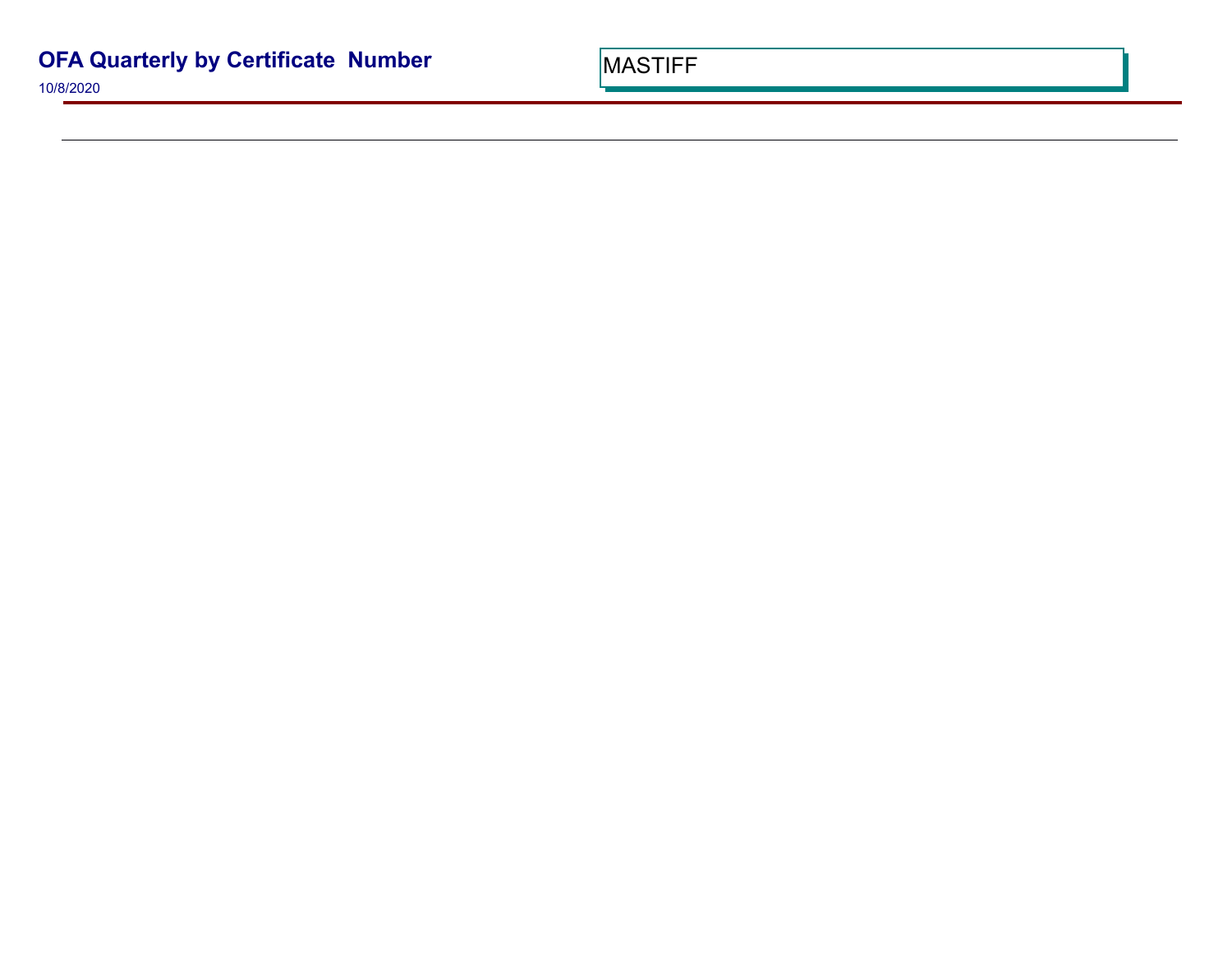| <b>HIPS</b>          |                                           |                    | Third qtr 2020 |            |     |
|----------------------|-------------------------------------------|--------------------|----------------|------------|-----|
| <b>OFAID</b>         | <b>Name</b>                               | <b>Application</b> | Registration   | <b>Sex</b> | Age |
| Prelim - FAIR        | NORTHERNPAWS GROOTKNIGTERRANT             | 2173454            | GE803574       | M          | 18  |
| Prelim - EXCELLENT   | NOTTINGHILL FIRES BURN 'N CAULDRON BUBBLE | 2101542            | WS63991601     | M          | 19  |
| Prelim - GOOD        | <b>EPICS WHOA NELLIE</b>                  | 2159163            | WS62439101     | F          | 22  |
| MODERATE             | <b>CASH</b>                               | 2161413            | NOREG2161413   | F          | 24  |
| MILD UNILATERAL      | TNT I'M DYNAMITE                          | 2047173            | WS56244303     | F          | 41  |
| MILD UNILATERAL      | CARING HEART IS BEAUTIFUL CHIBS           | 2174339            | WS50116110     | м          | 65  |
| MILD UNILATERAL LEFT | LAKESIDE MN GOLDLEAF'S LIBERTY BELL       | 2166411            | WS61470002     | F          | 25  |
| MF-9884G26F-NOPI     | THUNDER CRKS AMERICAN ROSE OF EAGLE POND  | 2087069            | WS60906702     | F          | 26  |
| MF-9885E30F-NOPI     | <b>WILLOW XII</b>                         | 2153939            | WS59398801     | F          | 30  |
| MF-9886G24F-VPI      | FIRESIDE'S THE HEAT IS ON AT BRICKHOUSE   | 2155051            | WS61551902     | F          | 24  |
| MF-9887F24F-VPI      | NORTHERNPAWS HERMOINE GRANGER             | 2153863            | FL759957       | F          | 24  |
| MF-9888G24F-VPI      | GOLDENFYRES BEWITCHED AND BEWILDERED      | 2155656            | WS61485408     | F          | 24  |
| MF-9889G33M-VPI      | SIR HANDSOME TYNEE SAMPSON                | 2156983            | WS58465008     | М          | 33  |
| MF-9890G24M-VPI      | <b>GOLDENFYRES DARK TERRITORY</b>         | 2155657            | WS61485401     | M          | 24  |
| MF-9891E25M-VPI      | KINSMENS AMANDA GOES THE DISTANCE         | 2156781            | WS61197502     | M          | 25  |
| MF-9892G24M-VPI      | JFARMS GENERAL BIG STUFF'S WINGMAN        | 2070102            | WS61567001     | м          | 24  |
| MF-9893G24F-VPI      | JFARMS QUEEN SHEBA                        | 2070104            | WS61567003     | F          | 24  |
| MF-9894G24F-VPI      | JFARMS EMPRESS NOVA                       | 2070105            | WS61567008     | F          | 24  |
| MF-9895G25M-VPI      | KASOTAS RED THEODORE OF FOX HOLLOW        | 2156495            | WS61454602     | М          | 25  |
| MF-9896F35M-VPI      | <b>FALGOUT'S LUKE</b>                     | 2158482            | WS57821203     | М          | 35  |
| MF-9897F24M-VPI      | DEEZ HOLD ON TO YOUR KNICKERZ MB          | 2042521            | WS61818701     | M          | 24  |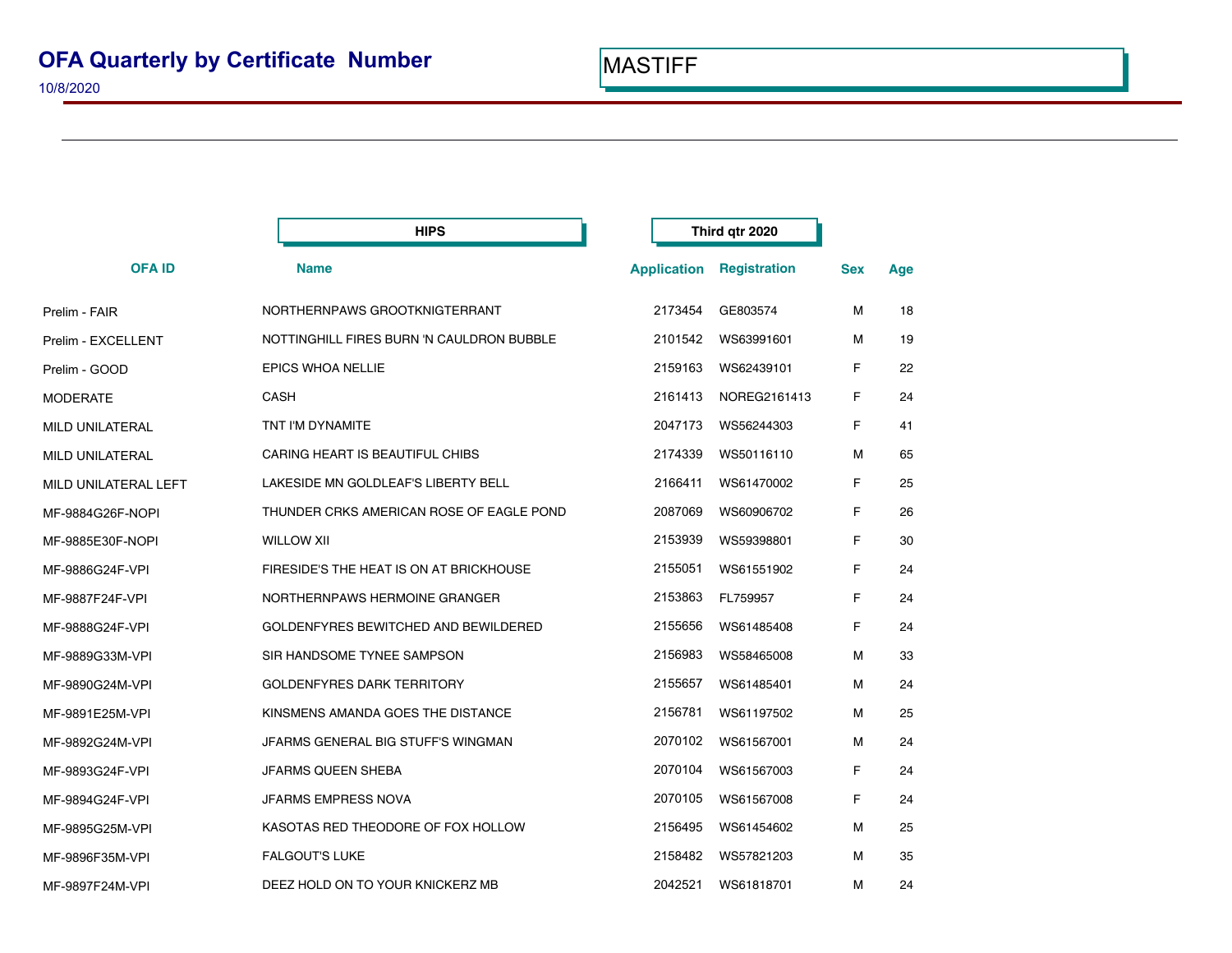|                 | <b>HIPS</b>                                                 |         | Third qtr 2020                  |            |     |                |  |
|-----------------|-------------------------------------------------------------|---------|---------------------------------|------------|-----|----------------|--|
| <b>OFAID</b>    | <b>Name</b>                                                 |         | <b>Application Registration</b> | <b>Sex</b> | Age |                |  |
| MF-9898E57M-VPI | <b>HIGHLANDERS WASATCH BACK</b>                             | 2158171 | WS52018502                      | М          | 57  |                |  |
| MF-9899G24F-VPI | MTNVIEWS RINGSIDES SHES OUTA DA BLUE                        | 2158764 | WS61682403                      | F          |     | 24 CHIC 151253 |  |
| MF-9900G25F-VPI | NORTHERNPAWS HEIDI                                          | 2160700 | FL762202                        | F          | 25  |                |  |
| MF-9901G31F-VPI | TEOC'S ME LOVE HER LOTS                                     | 2161061 | WS59608407                      | F.         | 31  |                |  |
| MF-9902G24F-VPI | <b>GYPSY ROSE V</b>                                         | 2160282 | WS61747804                      | F          | 24  |                |  |
| MF-9903F31M-VPI | <b>TANK SIKES</b>                                           | 2158151 | NOREG2158151                    | М          | 31  |                |  |
| MF-9904G38F-VPI | MAJESTIC'S SPARKLY JEWELS                                   | 2029328 | WS57215106                      | F          | 38  |                |  |
| MF-9905G25F-VPI | <b>BIG BUCK EYE'S DUCHESS OF SUSSEX</b>                     | 2160102 | WS61453906                      | F.         | 25  |                |  |
| MF-9906G31F-VPI | TEOC'S ELLA BEAN OF LOVE                                    | 2161063 | WS59608408                      | F          | 31  | CHIC 150897    |  |
| MF-9907G33F-VPI | BIG BUCK EYE MISS DAISY OF BARKING CREEK                    | 2162990 | WS60445501                      | F          | 33  |                |  |
| MF-9908F25M-VPI | LAKESIDE MN GOLDLEAF'S CAPTAIN AMERICA OF<br><b>FREEDOM</b> | 2163081 | WS61470003                      | М          | 25  |                |  |
| MF-9909G53F-VPI | TWINSTAR'S YOU'RE NOT THE BOSS OF ME FROM<br><b>TANGO</b>   | 2163928 | WS52829901                      | F          | 53  |                |  |
| MF-9910F31F-VPI | GREESONS N YABIG'S GROOVE IS IN THE HEART<br><b>MM128</b>   | 2163065 | WS59310601                      | F          | 31  |                |  |
| MF-9911G25F-VPI | LAKESIDE MN PRETTY WOMAN                                    | 2164770 | WS61470001                      | F          | 25  |                |  |
| MF-9912G35M-VPI | IRON HILLS DARK SIDE OF THE MOON                            | 2164541 | WS58546401                      | м          | 35  |                |  |
| MF-9913G26F-VPI | SHERWOOD STONE PRETTY AS A PEACH                            | 2165676 | WS61598202                      | F          | 26  |                |  |
| MF-9914G27F-VPI | BEOWOLFS BORN TO WINN                                       | 2165587 | WS61013502                      | F          | 27  |                |  |
| MF-9915G29F-VPI | BOWTIED'S EASY BREEZY AT WINDWARD                           | 2057631 | WS61044806                      | F          | 29  |                |  |
| MF-9916G28F-VPI | RUBY SOLANGE CADEAUX SILVERBRAND                            | 2165403 | WS60217107                      | F          | 28  |                |  |
| MF-9917F24M-VPI | DUNRAVEN'S YOU'LL NEVER GO IN THE WATER<br><b>AGAIN</b>     | 2032029 | WS62283701                      | М          | 24  |                |  |
| MF-9918G25M-VPI | BRITESTARS PHANTOM ASSASSIN                                 | 2156241 | WS61485404                      | М          | 25  |                |  |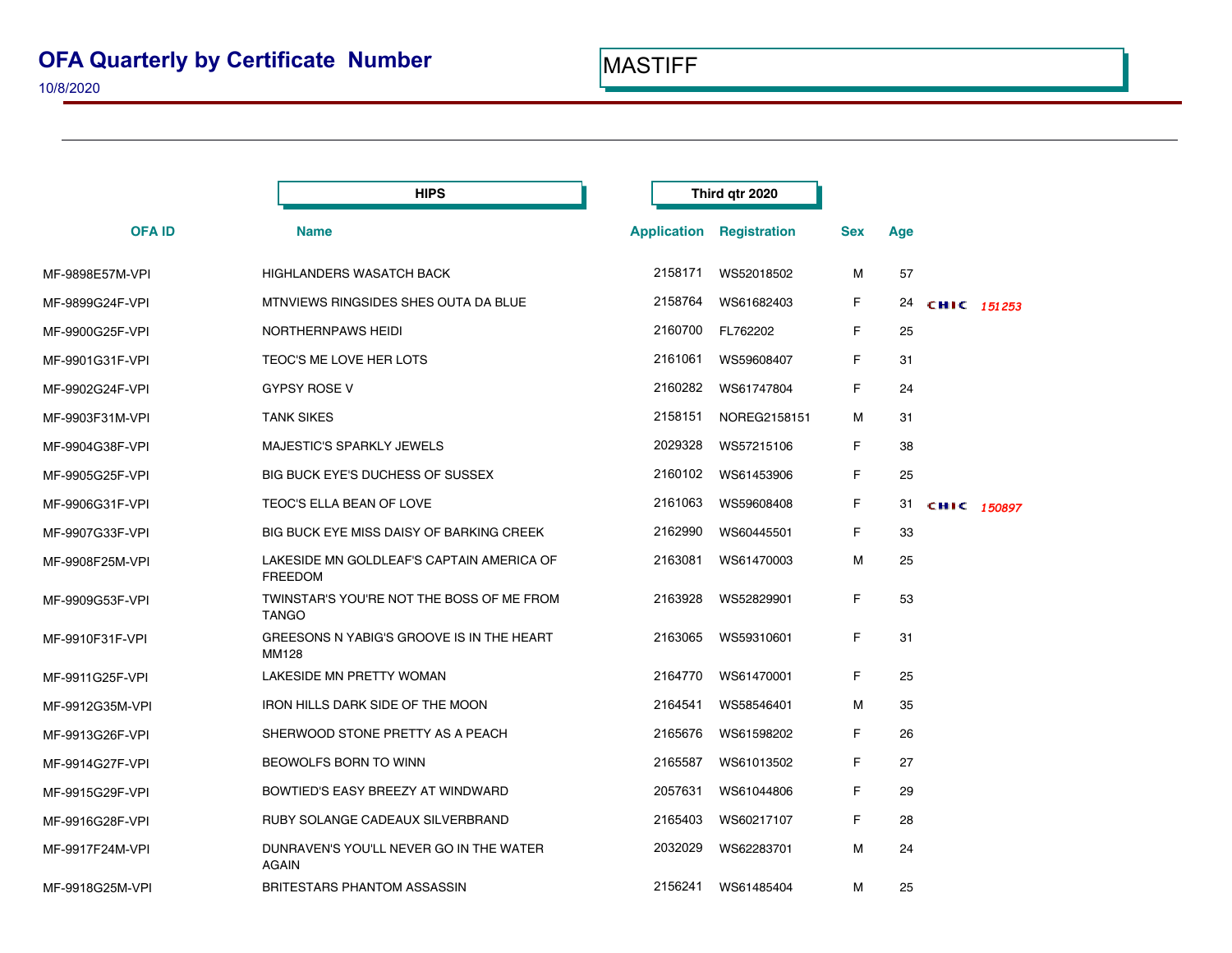|                  | <b>HIPS</b>                              | Third qtr 2020     |                     |            |     |
|------------------|------------------------------------------|--------------------|---------------------|------------|-----|
| <b>OFAID</b>     | <b>Name</b>                              | <b>Application</b> | <b>Registration</b> | <b>Sex</b> | Age |
| MF-9919G25F-VPI  | <b>MYSTERY MOUNTAIN'S DAISY DUKE</b>     | 2168150            | WS61833604          | F.         | 25  |
| MF-9920G25M-VPI  | MYSTERY MOUNTAIN'S HULKAMANIAC           | 2167979            | WS61833605          | м          | 25  |
| MF-9921G25F-VPI  | <b>GENESIS OF DARKNESS</b>               | 2168505            | WS61520001          | F.         | 25  |
| MF-9922G28M-NOPI | A BOY NAMED SIOUX                        | 2168908            | WS60535002          | м          | 28  |
| MF-9923F24F-VPI  | <b>BERNICE'S TIGER LILLEY</b>            | 2158091            | WS61604703          | F.         | 24  |
| MF-9924G29M-VPI  | MAGNUM'S OPUS BY JADEMS                  | 1999851            | WS60761204          | м          | 29  |
| MF-9925G26F-VPI  | BRITESTARS TEMPTING THE STORM            | 2169605            | WS61485407          | F          | 26  |
| MF-9926E24F-VPI  | DAHLS I WANNA BE A BILLIONAIRE           | 2169260            | WS62202101          | F.         | 24  |
| MF-9927G24F-VPI  | CARMELLA LUCCHESE KOLBEK                 | 2171430            | WS62064309          | F.         | 24  |
| MF-9928G24F-VPI  | TRUE STORY'S AMBER WAVES OF GRAIN        | 2135509            | WS60669201          | F          | 24  |
| MF-9929G26F-VPI  | LAKESIDE MN PRETTY AS A POSIE AT TEMBLOR | 2142223            | WS61470009          | F.         | 26  |
| MF-9930G25F-VPI  | SOULSHINES SWEET BABY BAILEY             | 2171142            | WS61968408          | F.         | 25  |
| MF-9931G53F-PI   | PRINGLES COOKIES AND CREAM               | 2173051            | WS53188705          | F          | 53  |
| MF-9932G24F-VPI  | WOODHILL'S R3 TANGLED UP IN YOU          | 2060796            | WS62095401          | F.         | 24  |
| MF-9933E24M-VPI  | CAIN THE MOOSE                           | 2172652            | WS62416810          | м          | 24  |
| MF-9934F32F-VPI  | KHARISMAS PRECIOUS GIFT                  | 2174221            | WS60056608          | F          | 32  |
| MF-9935E24F-VPI  | HICKORY CREEK'S DARK HUNTER DEMON SIMI   | 2114793            | WS62163701          | F.         | 24  |
| MF-9936F57M-VPI  | <b>WOODHILL'S PATRIOT</b>                | 2173782            | WS52089401          | м          | 57  |
| MF-9937G45M-VPI  | TEOC'S CATCH ME A MOOSE BY THE HORNS     | 2174160            | WS55501901          | м          | 45  |
| MF-9938G57F-VPI  | <b>GRIZZOPETTI'S LIL DUCKY</b>           | 2175678            | WS52151707          | F.         | 57  |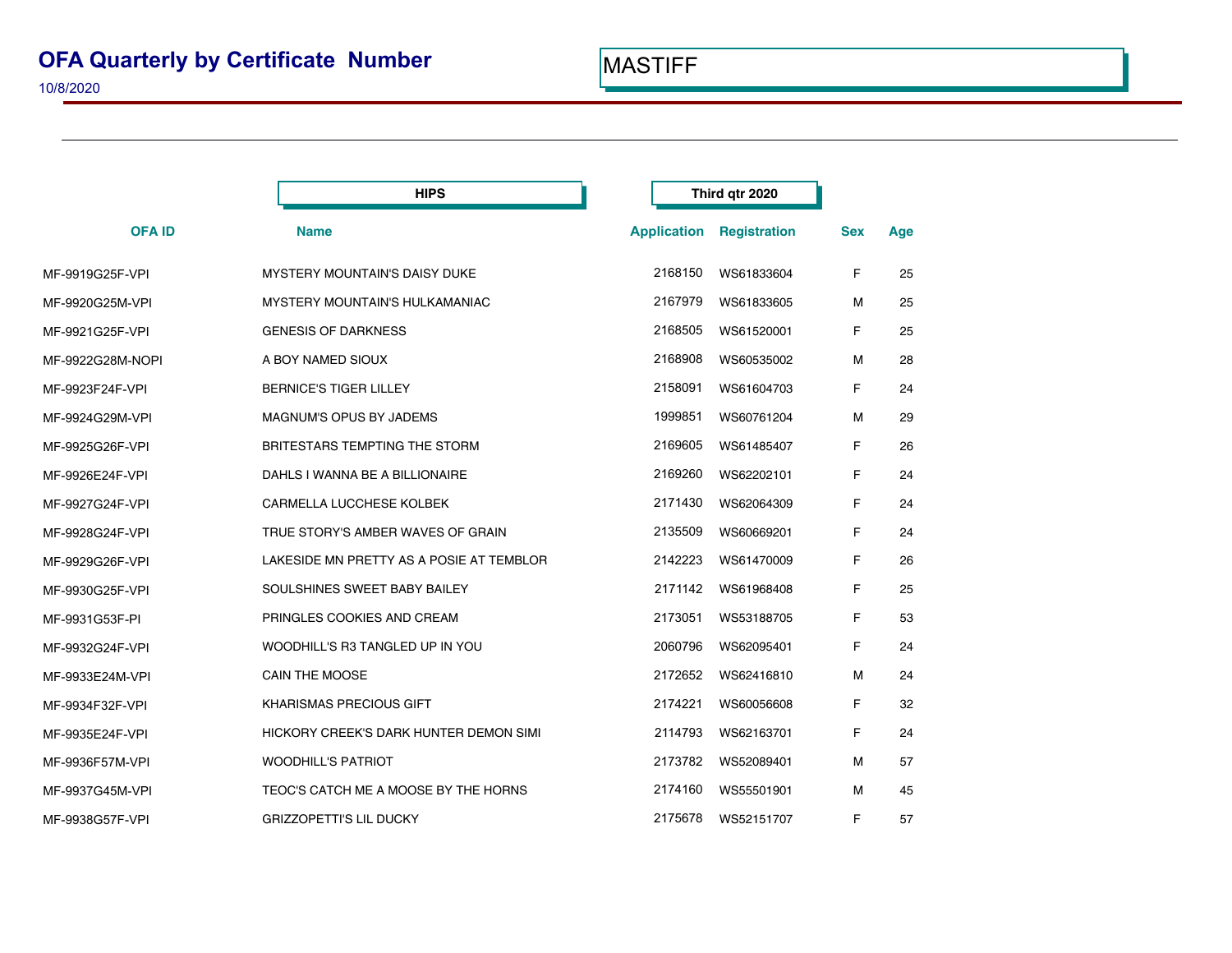### 10/8/2020

|                                                            | <b>ELBOW</b>                                                 | Third qtr 2020     |                     |            |     |
|------------------------------------------------------------|--------------------------------------------------------------|--------------------|---------------------|------------|-----|
| <b>OFAID</b>                                               | <b>Name</b>                                                  | <b>Application</b> | <b>Registration</b> | <b>Sex</b> | Age |
| DEGENERATIVE JOINT<br>DISEASE I UNILATERAL<br><b>RIGHT</b> | NORTHERNPAWS GROOTKNIGTERRANT                                | 2173454            | GE803574            | м          | 18  |
| Prelim - Normal                                            | NOTTINGHILL FIRES BURN 'N CAULDRON BUBBLE                    | 2101542            | WS63991601          | м          | 19  |
| Prelim - Normal                                            | EPICS WHOA NELLIE                                            | 2159163            | WS62439101          | F          | 22  |
| DEGENERATIVE JOINT<br>DISEASE II UNILATERAL<br>LEFT        | LAKESIDE MN GOLDLEAF'S LIBERTY BELL                          | 2166411            | WS61470002          | F          | 25  |
| DEGENERATIVE JOINT<br><b>DISEASE I</b>                     | TNT I'M DYNAMITE                                             | 2047173            | WS56244303          | F          | 41  |
| <b>UAP/DJD III</b>                                         | CARING HEART IS BEAUTIFUL CHIBS                              | 2174339            | WS50116110          | м          | 65  |
| MF-EL6408F26-NOPI                                          | THUNDER CRKS AMERICAN ROSE OF EAGLE POND                     | 2087069            | WS60906702          | F          | 26  |
| MF-EL6409F33-VPI                                           | THOUSAND HILLS BLACK MAGIC WOMAN OF RUSTIC<br><b>ROSE</b>    | 2151998            | WS58489406          | F          | 33  |
| MF-EL6410M27-VPI                                           | RUSTICROSE HARLEY HEARTOF FIRE OF<br><b>MAJESTICMASTIFFS</b> | 2152745            | WS60611414          | м          | 27  |
| MF-EL6411F30-NOPI                                          | <b>WILLOW XII</b>                                            | 2153939            | WS59398801          | F          | 30  |
| MF-EL6412F24-VPI                                           | FIRESIDE'S THE HEAT IS ON AT BRICKHOUSE                      | 2155051            | WS61551902          | F          | 24  |
| MF-EL6413F24-VPI                                           | NORTHERNPAWS HERMOINE GRANGER                                | 2153863            | FL759957            | F          | 24  |
| MF-EL6414F24-VPI                                           | GOLDENFYRES BEWITCHED AND BEWILDERED                         | 2155656            | WS61485408          | F          | 24  |
| MF-EL6415M33-VPI                                           | SIR HANDSOME TYNEE SAMPSON                                   | 2156983            | WS58465008          | м          | 33  |
| MF-EL6416M25-VPI                                           | KINSMENS AMANDA GOES THE DISTANCE                            | 2156781            | WS61197502          | м          | 25  |
| MF-EL6417F24-VPI                                           | <b>JFARMS QUEEN SHEBA</b>                                    | 2070104            | WS61567003          | F          | 24  |
| MF-EL6418M25-VPI                                           | KASOTAS RED THEODORE OF FOX HOLLOW                           | 2156495            | WS61454602          | м          | 25  |
| MF-EL6419F37-NOPI                                          | MIA XVI                                                      | 2157703            | WS57066501          | F          | 37  |
| MF-EL6420M35-VPI                                           | <b>FALGOUT'S LUKE</b>                                        | 2158482            | WS57821203          | м          | 35  |
| MF-EL6421M24-VPI                                           | DEEZ HOLD ON TO YOUR KNICKERZ MB                             | 2042521            | WS61818701          | м          | 24  |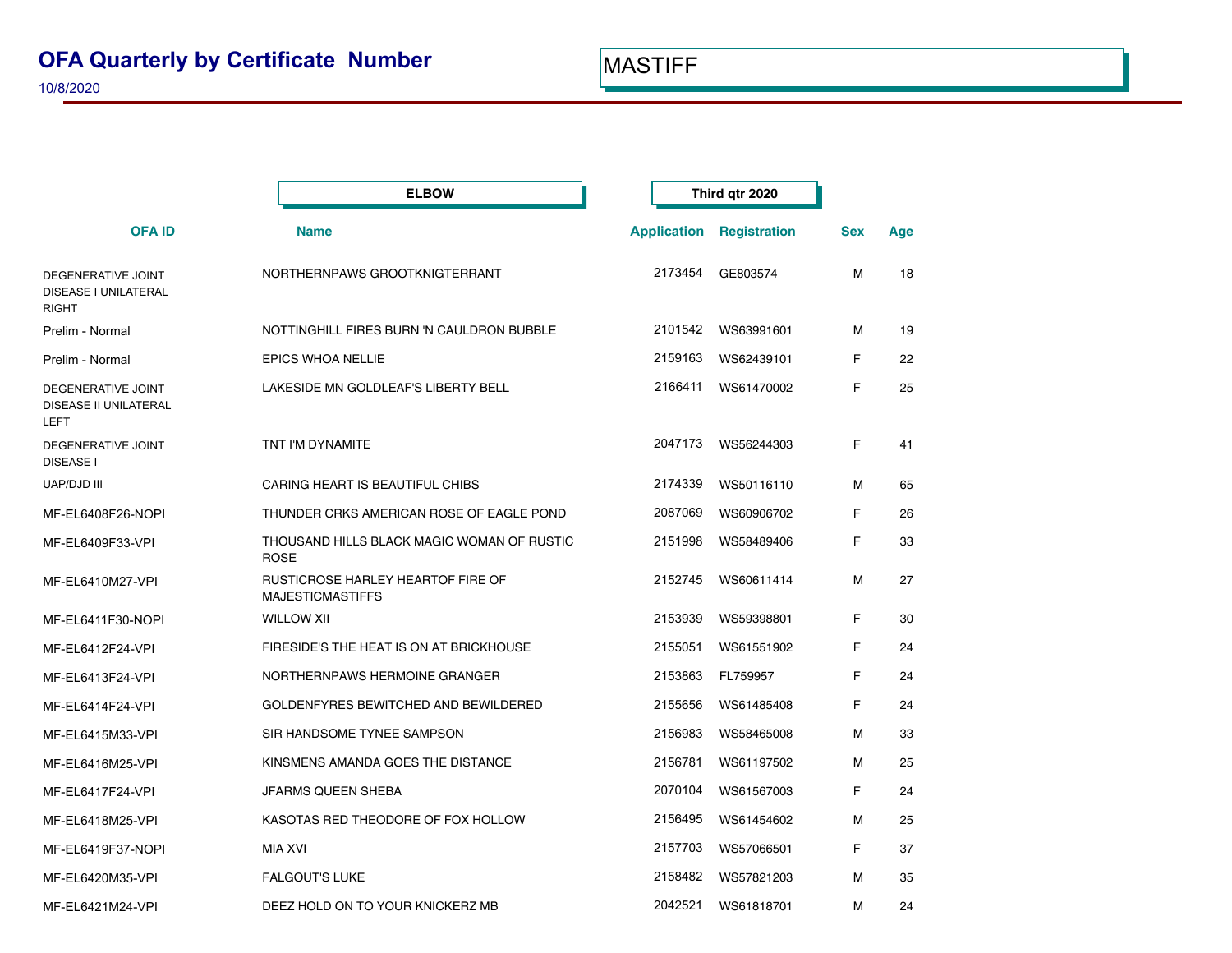|                   | <b>ELBOW</b>                                                | Third qtr 2020     |              |            |     |             |  |
|-------------------|-------------------------------------------------------------|--------------------|--------------|------------|-----|-------------|--|
| <b>OFA ID</b>     | <b>Name</b>                                                 | <b>Application</b> | Registration | <b>Sex</b> | Age |             |  |
| MF-EL6422M57-VPI  | <b>HIGHLANDERS WASATCH BACK</b>                             | 2158171            | WS52018502   | м          | 57  |             |  |
| MF-EL6423F24-VPI  | MTNVIEWS RINGSIDES SHES OUTA DA BLUE                        | 2158764            | WS61682403   | F.         | 24  | CHIC 151253 |  |
| MF-EL6424F49-VPI  | MILLRIDGE PINK CADILLAC                                     | 2033526            | WS54508701   | F.         | 49  |             |  |
| MF-EL6425F25-VPI  | NORTHERNPAWS HEIDI                                          | 2160700            | FL762202     | F.         | 25  |             |  |
| MF-EL6426F52-NOPI | <b>SHASTA</b>                                               | 2148932            | 0000289264   | F.         | 52  |             |  |
| MF-EL6427F31-VPI  | TEOC'S ME LOVE HER LOTS                                     | 2161061            | WS59608407   | F.         | 31  |             |  |
| MF-EL6428F24-VPI  | <b>GYPSY ROSE V</b>                                         | 2160282            | WS61747804   | F.         | 24  |             |  |
| MF-EL6429M31-VPI  | <b>TANK SIKES</b>                                           | 2158151            | NOREG2158151 | м          | 31  |             |  |
| MF-EL6430F38-VPI  | MAJESTIC'S SPARKLY JEWELS                                   | 2029328            | WS57215106   | F.         | 38  |             |  |
| MF-EL6431F25-VPI  | BIG BUCK EYE'S DUCHESS OF SUSSEX                            | 2160102            | WS61453906   | F.         | 25  |             |  |
| MF-EL6432F31-VPI  | TEOC'S ELLA BEAN OF LOVE                                    | 2161063            | WS59608408   | F.         | 31  | CHIC 150897 |  |
| MF-EL6433F24-VPI  | <b>CASH</b>                                                 | 2161413            | NOREG2161413 | F.         | 24  |             |  |
| MF-EL6434M25-VPI  | LAKESIDE MN GOLDLEAF'S CAPTAIN AMERICA OF<br><b>FREEDOM</b> | 2163081            | WS61470003   | м          | 25  |             |  |
| MF-EL6435F43-VPI  | DAHL'S SUNSHINE IN THE RAIN                                 | 2163157            | WS55883303   | F.         | 43  |             |  |
| MF-EL6436F53-VPI  | TWINSTAR'S YOU'RE NOT THE BOSS OF ME FROM<br><b>TANGO</b>   | 2163928            | WS52829901   | F.         | 53  |             |  |
| MF-EL6437F31-VPI  | GREESONS N YABIG'S GROOVE IS IN THE HEART<br>MM128          | 2163065            | WS59310601   | F.         | 31  |             |  |
| MF-EL6438F25-VPI  | LAKESIDE MN PRETTY WOMAN                                    | 2164770            | WS61470001   | F.         | 25  |             |  |
| MF-EL6439M35-VPI  | IRON HILLS DARK SIDE OF THE MOON                            | 2164541            | WS58546401   | м          | 35  |             |  |
| MF-EL6440F26-VPI  | SHERWOOD STONE PRETTY AS A PEACH                            | 2165676            | WS61598202   | F.         | 26  |             |  |
| MF-EL6441F29-VPI  | BOWTIED'S EASY BREEZY AT WINDWARD                           | 2057631            | WS61044806   | F.         | 29  |             |  |
| MF-EL6442F28-VPI  | RUBY SOLANGE CADEAUX SILVERBRAND                            | 2165403            | WS60217107   | F.         | 28  |             |  |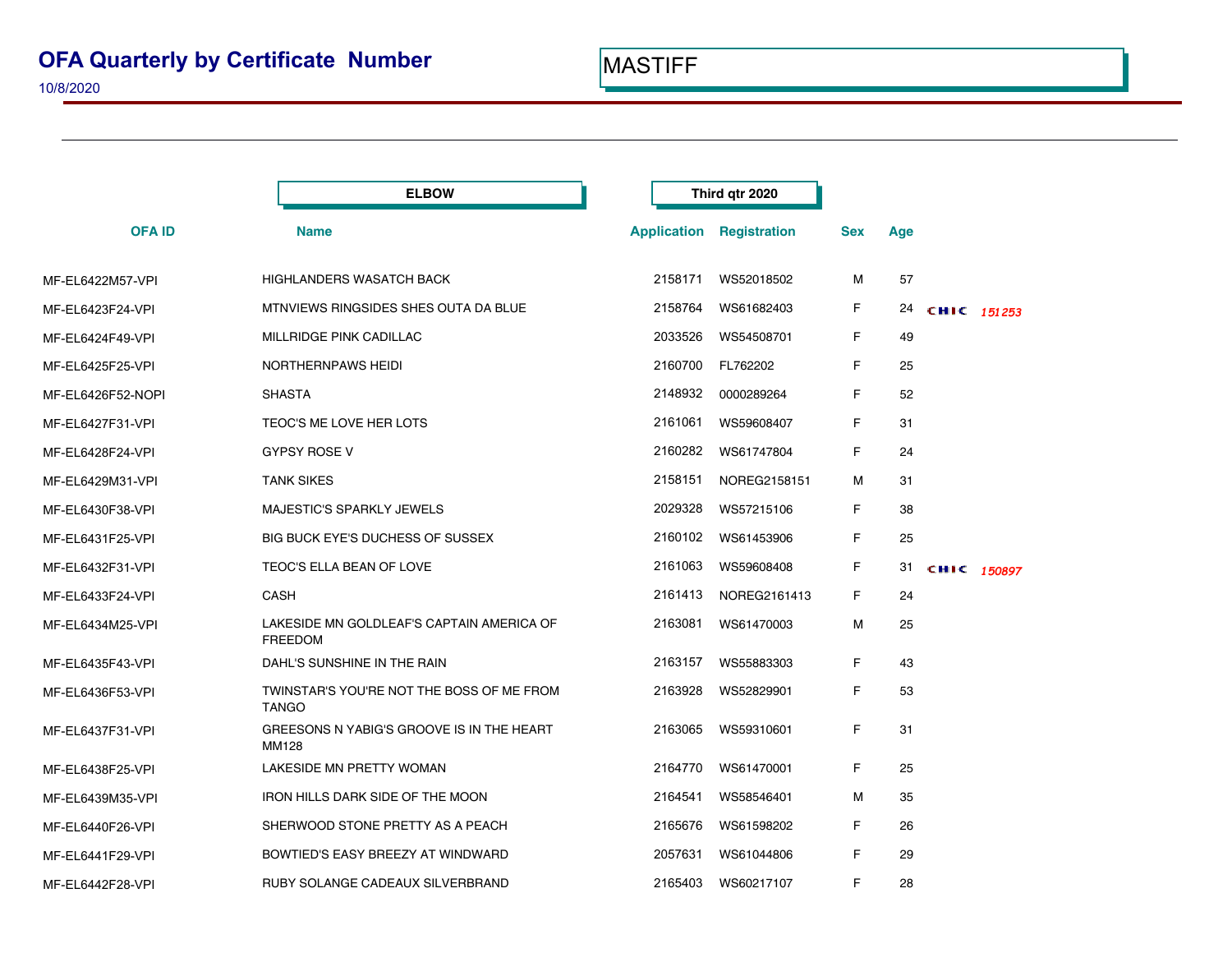|                   | <b>ELBOW</b>                                            |                    | Third qtr 2020 |                     |            |     |
|-------------------|---------------------------------------------------------|--------------------|----------------|---------------------|------------|-----|
| <b>OFAID</b>      | <b>Name</b>                                             | <b>Application</b> |                | <b>Registration</b> | <b>Sex</b> | Age |
| MF-EL6443F30-VPI  | LZYDAWG STREET CAR NAMED DESIRE                         | 2092269            |                | WS59907103          | F.         | 30  |
| MF-EL6444M24-VPI  | DUNRAVEN'S YOU'LL NEVER GO IN THE WATER<br><b>AGAIN</b> | 2032029            |                | WS62283701          | м          | 24  |
| MF-EL6445M25-VPI  | <b>BRITESTARS PHANTOM ASSASSIN</b>                      | 2156241            |                | WS61485404          | м          | 25  |
| MF-EL6446F25-VPI  | <b>GENESIS OF DARKNESS</b>                              | 2168505            |                | WS61520001          | F.         | 25  |
| MF-EL6447M28-NOPI | A BOY NAMED SIOUX                                       | 2168908            |                | WS60535002          | M          | 28  |
| MF-EL6448F27-NOPI | <b>SHERA SIKES</b>                                      | 2158156            |                | NOREG2158156        | F.         | 27  |
| MF-EL6449F24-VPI  | <b>BERNICE'S TIGER LILLEY</b>                           | 2158091            |                | WS61604703          | F          | 24  |
| MF-EL6450M29-VPI  | MAGNUM'S OPUS BY JADEMS                                 | 1999851            |                | WS60761204          | M          | 29  |
| MF-EL6451F24-VPI  | DAHLS I WANNA BE A BILLIONAIRE                          | 2169260            |                | WS62202101          | F.         | 24  |
| MF-EL6452F24-VPI  | CARMELLA LUCCHESE KOLBEK                                | 2171430            |                | WS62064309          | F.         | 24  |
| MF-EL6453F26-VPI  | <b>BRITESTARS TEMPTING A SINNER</b>                     | 2156236            |                | WS61485402          | F.         | 26  |
| MF-EL6454F26-VPI  | LAKESIDE MN PRETTY AS A POSIE AT TEMBLOR                | 2142223            |                | WS61470009          | F.         | 26  |
| MF-EL6455F25-VPI  | SOULSHINES SWEET BABY BAILEY                            | 2171142            |                | WS61968408          | F.         | 25  |
| MF-EL6456F53-PI   | PRINGLES COOKIES AND CREAM                              | 2173051            |                | WS53188705          | F.         | 53  |
| MF-EL6457F24-VPI  | WOODHILL'S R3 TANGLED UP IN YOU                         | 2060796            |                | WS62095401          | F.         | 24  |
| MF-EL6458M24-VPI  | <b>CAIN THE MOOSE</b>                                   | 2172652            |                | WS62416810          | м          | 24  |
| MF-EL6459M24-VPI  | WOODHILL'S R3'S MR. FERGUSON                            | 2172974            |                | WS62095402          | м          | 24  |
| MF-EL6460F24-VPI  | HICKORY CREEK'S DARK HUNTER DEMON SIMI                  | 2114793            |                | WS62163701          | F.         | 24  |
| MF-EL6461M45-VPI  | TEOC'S CATCH ME A MOOSE BY THE HORNS                    | 2174160            |                | WS55501901          | М          | 45  |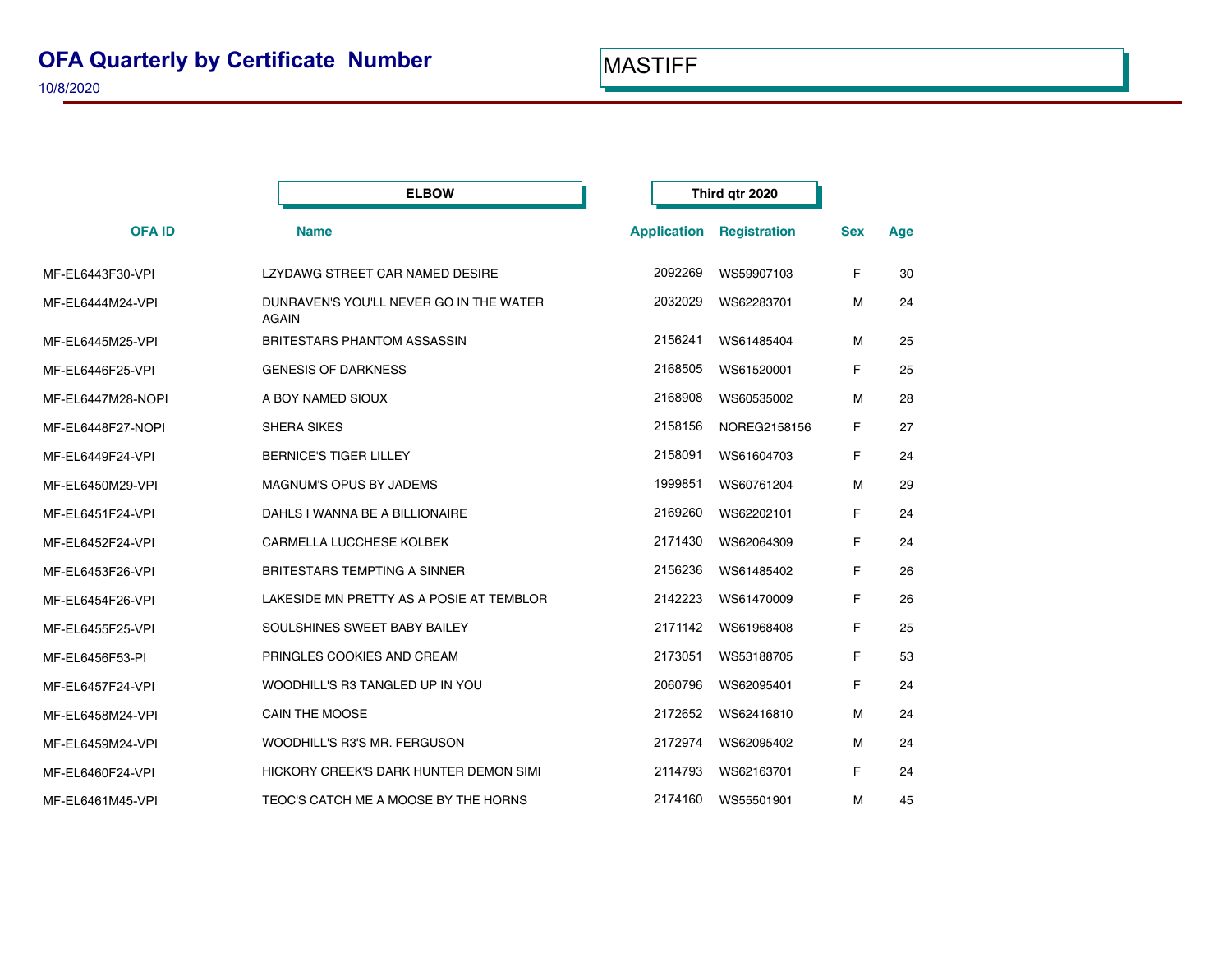|                     | <b>PATELLA</b>                                              |                    | Third gtr 2020      |     |     |             |             |
|---------------------|-------------------------------------------------------------|--------------------|---------------------|-----|-----|-------------|-------------|
| <b>OFAID</b>        | <b>Name</b>                                                 | <b>Application</b> | <b>Registration</b> | Sex | Age |             |             |
| MF-PA3309/24F/P-VPI | FIRESIDE'S THE HEAT IS ON AT BRICKHOUSE                     | 2155051            | WS61551902          | F   | 24  |             |             |
| MF-PA3310/57M/P-VPI | <b>HIGHLANDERS WASATCH BACK</b>                             | 2158171            | WS52018502          | м   | 57  |             |             |
| MF-PA3311/19M/P-VPI | NOTTINGHILL FIRES BURN 'N CAULDRON BUBBLE                   | 2101542            | WS63991601          | м   | 19  |             |             |
| MF-PA3312/24F/P-VPI | MTNVIEWS RINGSIDES SHES OUTA DA BLUE                        | 2158764            | WS61682403          | F.  | 24  | CHIC 151253 |             |
| MF-PA3313/22F/P-VPI | <b>EPICS WHOA NELLIE</b>                                    | 2159163            | WS62439101          | F   | 22  |             |             |
| MF-PA3314/24M/P-VPI | DEEZ HOLD ON TO YOUR KNICKERZ MB                            | 2042521            | WS61818701          | М   | 24  |             |             |
| MF-PA3315/24F/P-VPI | TEOC'S ELLA BEAN OF LOVE                                    | 2161063            | WS59608408          | F.  | 24  |             | CHIC 150897 |
| MF-PA3316/13F/P-VPI | KHARISMAS MONSTRUO DE LAS GALLETITAS DEL<br><b>MANIACOS</b> | 2128258            | WS65092301          | F   | 13  |             |             |
| MF-PA3317/31F/P-VPI | GREESONS N YABIG'S GROOVE IS IN THE HEART<br>MM128          | 2163065            | WS59310601          | F   | 31  |             |             |
| MF-PA3318/53F/P-VPI | TWINSTAR'S YOU'RE NOT THE BOSS OF ME FROM<br><b>TANGO</b>   | 2163928            | WS52829901          | F   | 53  |             |             |
| MF-PA3319/25F/P-VPI | LAKESIDE MN PRETTY WOMAN                                    | 2164770            | WS61470001          | F   | 25  |             |             |
| MF-PA3320/25M/P-VPI | BRITESTARS PHANTOM ASSASSIN                                 | 2156241            | WS61485404          | М   | 25  |             |             |
| MF-PA3321/29F/P-VPI | BOWTIED'S EASY BREEZY AT WINDWARD                           | 2057631            | WS61044806          | F   | 29  |             |             |
| MF-PA3322/26F/P-VPI | SHERWOOD STONE PRETTY AS A PEACH                            | 2165676            | WS61598202          | F   | 26  |             |             |
| MF-PA3323/24M/P-VPI | DUNRAVEN'S YOU'LL NEVER GO IN THE WATER<br><b>AGAIN</b>     | 2032029            | WS62283701          | М   | 24  |             |             |
| MF-PA3324/25F/P-VPI | LAKESIDE MN GOLDLEAF'S LIBERTY BELL                         | 2166411            | WS61470002          | F   | 25  |             |             |
| MF-PA3325/25M/P-VPI | <b>MYSTERY MOUNTAIN'S HULKAMANIAC</b>                       | 2167979            | WS61833605          | М   | 25  |             |             |
| MF-PA3326/25F/P-VPI | <b>MYSTERY MOUNTAIN'S DAISY DUKE</b>                        | 2168150            | WS61833604          | F   | 25  |             |             |
| MF-PA3327/25F/P-VPI | <b>GENESIS OF DARKNESS</b>                                  | 2168505            | WS61520001          | F   | 25  |             |             |
| MF-PA3328/24F/P-VPI | DAHLS I WANNA BE A BILLIONAIRE                              | 2169260            | WS62202101          | F   | 24  |             |             |
| MF-PA3329/26F/P-VPI | BRITESTARS TEMPTING THE STORM                               | 2169605            | WS61485407          | F   | 26  |             |             |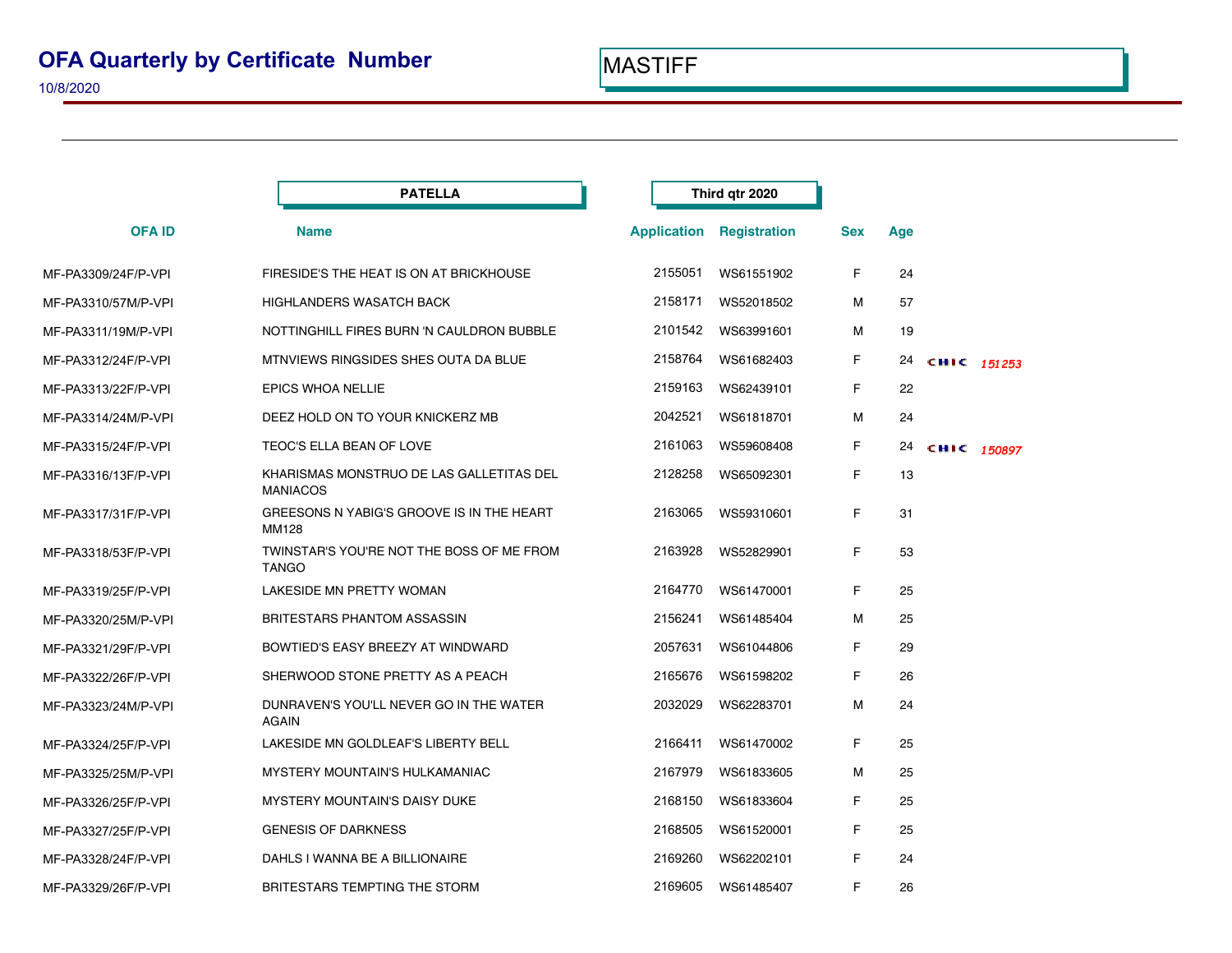|                     | <b>PATELLA</b>                                          | Third qtr 2020     |                     |            |     |
|---------------------|---------------------------------------------------------|--------------------|---------------------|------------|-----|
| <b>OFA ID</b>       | <b>Name</b>                                             | <b>Application</b> | <b>Registration</b> | <b>Sex</b> | Age |
| MF-PA3330/26F/P-VPI | <b>BRITESTARS TEMPTING A SINNER</b>                     | 2156236            | WS61485402          | F          | 26  |
| MF-PA3331/25F/P-VPI | SOULSHINES SWEET BABY BAILEY                            | 2171142            | WS61968408          | F          | 25  |
| MF-PA3332/24F/P-VPI | WOODHILL'S R3 TANGLED UP IN YOU                         | 2060796            | WS62095401          | F          | 24  |
| MF-PA3333/32M/P-VPI | 985112009816470GUS THE BUS FIORE                        | 2173755            | WS59333201          | М          | 32  |
| MF-PA3334/57M/P-VPI | <b>WOODHILL'S PATRIOT</b>                               | 2173782            | WS52089401          | М          | 57  |
| MF-PA3335/45M/P-VPI | TEOC'S CATCH ME A MOOSE BY THE HORNS                    | 2174160            | WS55501901          | М          | 45  |
| MF-PA3336/24M/P-VPI | WOODHILL'S R3'S MR. FERGUSON                            | 2172974            | WS62095402          | М          | 24  |
| MF-PA3337/38F/P-VPI | STACY'S TWO TON TESSY                                   | 2174796            | WS58148403          | F          | 38  |
| MF-PA3338/24F/P-VPI | HICKORY CREEK'S DARK HUNTER DEMON SIMI                  | 2114793            | WS62163701          | F          | 24  |
| MF-PA3339/19M/P-VPI | LOOKING GLASS EPIC WINTER THUNDER OF<br><b>SHERWOOD</b> | 2163272            | WS63725710          | м          | 19  |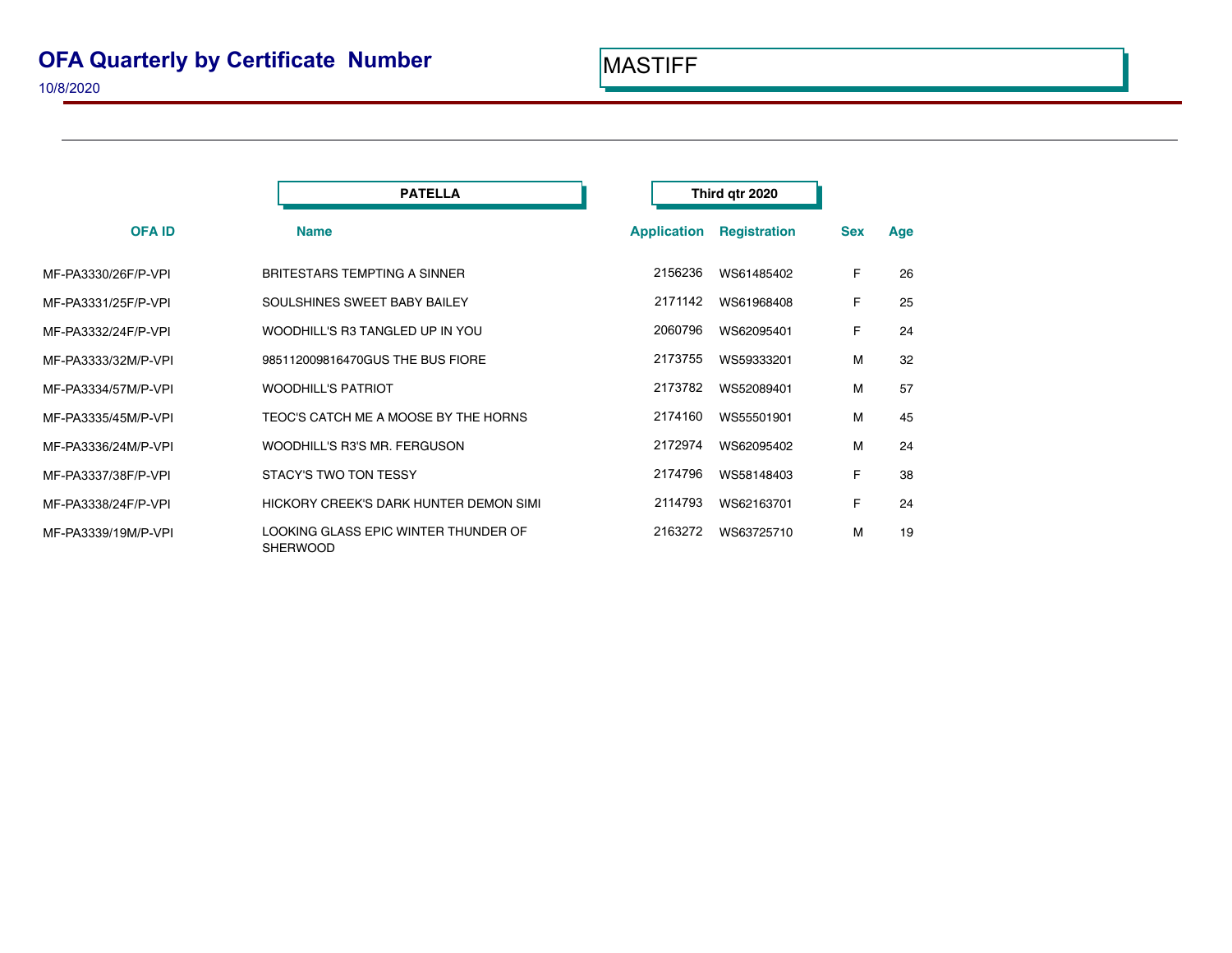|                      | <b>CONGENITAL CARDIAC</b>                                   |         | Third qtr 2020                  |            |     |             |  |
|----------------------|-------------------------------------------------------------|---------|---------------------------------|------------|-----|-------------|--|
| <b>OFAID</b>         | <b>Name</b>                                                 |         | <b>Application Registration</b> | <b>Sex</b> | Age |             |  |
| MF-CA3666/33M/P-VPI  | SIR HANDSOME TYNEE SAMPSON                                  | 2156983 | WS58465008                      | м          | 33  |             |  |
| MF-CA3667/20F/P-VPI  | TR2C'S ONE RING TO RULE THEM ALL                            | 2158010 | WS62560401                      | F.         | 20  |             |  |
| MF-CA3668/57M/P-VPI  | <b>HIGHLANDERS WASATCH BACK</b>                             | 2158171 | WS52018502                      | М          | 57  |             |  |
| MF-CA3669/19M/P-VPI  | NOTTINGHILL FIRES BURN 'N CAULDRON BUBBLE                   | 2101542 | WS63991601                      | м          | 19  |             |  |
| MF-CA3670/24F/P-VPI  | MTNVIEWS RINGSIDES SHES OUTA DA BLUE                        | 2158764 | WS61682403                      | F          | 24  | CHIC 151253 |  |
| MF-CA3671/22F/P-VPI  | EPICS WHOA NELLIE                                           | 2159163 | WS62439101                      | F.         | 22  |             |  |
| MF-CA3672/24F/P-VPI  | FOX CREEK LADY PIPER OF BPH                                 | 2091948 | WS58163106                      | F          | 24  | CHIC 150493 |  |
| MF-CA3673/31F/P-VPI  | TEOC'S ME LOVE HER LOTS                                     | 2161061 | WS59608407                      | F.         | 31  |             |  |
| MF-CA3674/24F/P-VPI  | TEOC'S ELLA BEAN OF LOVE                                    | 2161063 | WS59608408                      | F.         | 24  | CHIC 150897 |  |
| MF-CA3675/13F/P-VPI  | KHARISMAS MONSTRUO DE LAS GALLETITAS DEL<br><b>MANIACOS</b> | 2128258 | WS65092301                      | F.         | 13  |             |  |
| MF-CA3676/31F/P-VPI  | GREESONS N YABIG'S GROOVE IS IN THE HEART<br><b>MM128</b>   | 2163065 | WS59310601                      | F.         | 31  |             |  |
| MF-CA3677/53F/P-VPI  | TWINSTAR'S YOU'RE NOT THE BOSS OF ME FROM<br><b>TANGO</b>   | 2163928 | WS52829901                      | F.         | 53  |             |  |
| MF-CA3678/43F/P-VPI  | DAHL'S SUNSHINE IN THE RAIN                                 | 2163157 | WS55883303                      | F.         | 43  |             |  |
| MF-CA3679/24M/P-VPI  | DUNRAVEN'S YOU'LL NEVER GO IN THE WATER<br><b>AGAIN</b>     | 2032029 | WS62283701                      | М          | 24  |             |  |
| MF-CA3680/25M/P-VPI  | MYSTERY MOUNTAIN'S HULKAMANIAC                              | 2167979 | WS61833605                      | м          | 25  |             |  |
| MF-CA3681/25F/P-VPI  | <b>MYSTERY MOUNTAIN'S DAISY DUKE</b>                        | 2168150 | WS61833604                      | F.         | 25  |             |  |
| MF-CA3682/25F/P-VPI  | MAJESTIC'S LET FREEDOM REIGN                                | 2169689 | WS61889002                      | F          | 25  |             |  |
| MF-CA3683/19F/P-NOPI | MAJESTIC'S MISS AMERICAN SWEET AS PIE                       | 2169693 | WS63668202                      | F.         | 19  |             |  |
| MF-CA3684/15M/P-PI   | KNIGHTERRANT REMY NORTHERNPAW                               | 2152568 | GJ812199                        | м          | 15  |             |  |
| MF-CA3685/18M/S-VPI  | NORTHERNPAWS GROOTKNIGTERRANT                               | 2173454 | GE803574                        | м          | 18  |             |  |
| MF-CA3686/27M/P-VPI  | GOLDENFYRE'S YOU'VE GOT A FRIEND IN ME                      | 2177129 | WS61485409                      | м          | 27  |             |  |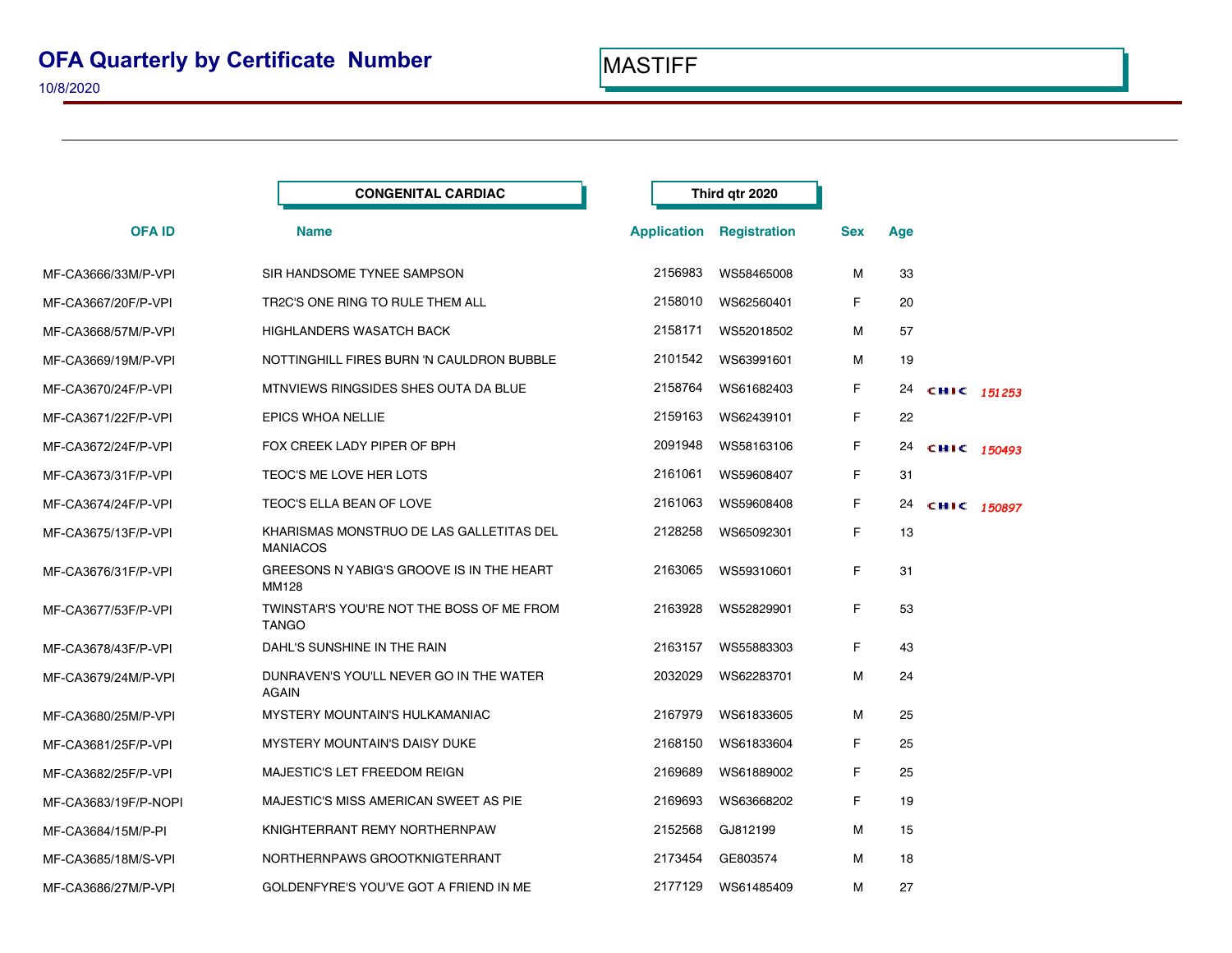|                   | <b>THYROID</b>                                                      |         | Third qtr 2020                  |            |     |             |
|-------------------|---------------------------------------------------------------------|---------|---------------------------------|------------|-----|-------------|
| <b>OFAID</b>      | <b>Name</b>                                                         |         | <b>Application Registration</b> | <b>Sex</b> | Age |             |
| MF-TH1879/24M-VPI | DUNRAVEN'S YOU'LL NEVER GO IN THE WATER<br>AGAIN                    | 2032029 | WS62283701                      | М          | 24  |             |
| MF-TH1914/27F-VPI | RIVER CITY'S OVER THE RAINBOW                                       | 2153072 | WS60044107                      | F          | 27  |             |
| MF-TH1915/24F-VPI | NORTHERNPAWS HERMOINE GRANGER                                       | 2153863 | FL759957                        | F          | 24  |             |
| MF-TH1916/17M-VPI | LUPER'S MIGHTY GOD OF THUNDER                                       | 2141068 | WS62443106                      | М          | 17  |             |
| MF-TH1917/33M-VPI | SIR HANDSOME TYNEE SAMPSON                                          | 2156983 | WS58465008                      | м          | 33  |             |
| MF-TH1918/35F-PI  | THOUSAND HILLS BLACK MAGIC WOMAN OF RUSTIC<br><b>ROSE</b>           | 2151998 | WS58489406                      | F          | 35  |             |
| MF-TH1919/27M-PI  | <b>RUSTICROSE HARLEY HEARTOF FIRE OF</b><br><b>MAJESTICMASTIFFS</b> | 2152745 | WS60611414                      | М          | 27  |             |
| MF-TH1920/72F-VPI | <b>TIGERLINE'S ROSIE</b>                                            | 2153398 | WS62989601                      | F          | 72  |             |
| MF-TH1921/22F-VPI | DEEZ I WANT IT NOW AT EXCELSIOR                                     | 2059705 | WS61818706                      | F          | 22  |             |
| MF-TH1922/25F-VPI | BIG BUCK EYE'S DUCHESS OF SUSSEX                                    | 2160102 | WS61453906                      | F          | 25  |             |
| MF-TH1923/17M-VPI | LOOKING GLASS EPIC WINTER THUNDER OF<br><b>SHERWOOD</b>             | 2163272 | WS63725710                      | м          | 17  |             |
| MF-TH1924/19M-VPI | WEILER'S SHARP DRESSED MAN AT RIVER VALLEY                          | 2122062 | WS63526302                      | м          | 19  |             |
| MF-TH1925/49F-VPI | <b>BOBARAS SWEET LITTLE MYSTERY</b>                                 | 1960882 | WS54213311                      | F          | 49  | CHIC 139288 |
| MF-TH1926/34F-PI  | <b>OASIS SUMMER BREEZE</b>                                          | 2142533 | WS58478904                      | F          | 34  |             |
| MF-TH1927/33F-VPI | GOLDLEAF'S BRO-ETTA PHOENIX LA MOONSTONE                            | 2168810 | WS58842802                      | F          | 33  |             |
| MF-TH1928/29F-PI  | BOWTIED'S EASY BREEZY AT WINDWARD                                   | 2057631 | WS61044806                      | F          | 29  |             |
| MF-TH1929/24F-VPI | WOODHILL'S R3 TANGLED UP IN YOU                                     | 2060796 | WS62095401                      | F          | 24  |             |
| MF-TH1930/37M-VPI | <b>MASTWOOD'S CHIEF ALASTAIR</b>                                    | 2105016 | WS57671509                      | м          | 37  |             |
| MF-TH1931/25F-VPI | LAKESIDE MN GOLDLEAF'S LIBERTY BELL                                 | 2166411 | WS61470002                      | F          | 25  |             |
| MF-TH1932/24M-VPI | WOODHILL'S R3'S MR. FERGUSON                                        | 2172974 | WS62095402                      | м          | 24  |             |
| MF-TH1933/41M-VPI | <b>EYOTA'S LAST KNIGHT</b>                                          | 2176149 | WS56549002                      | М          | 41  |             |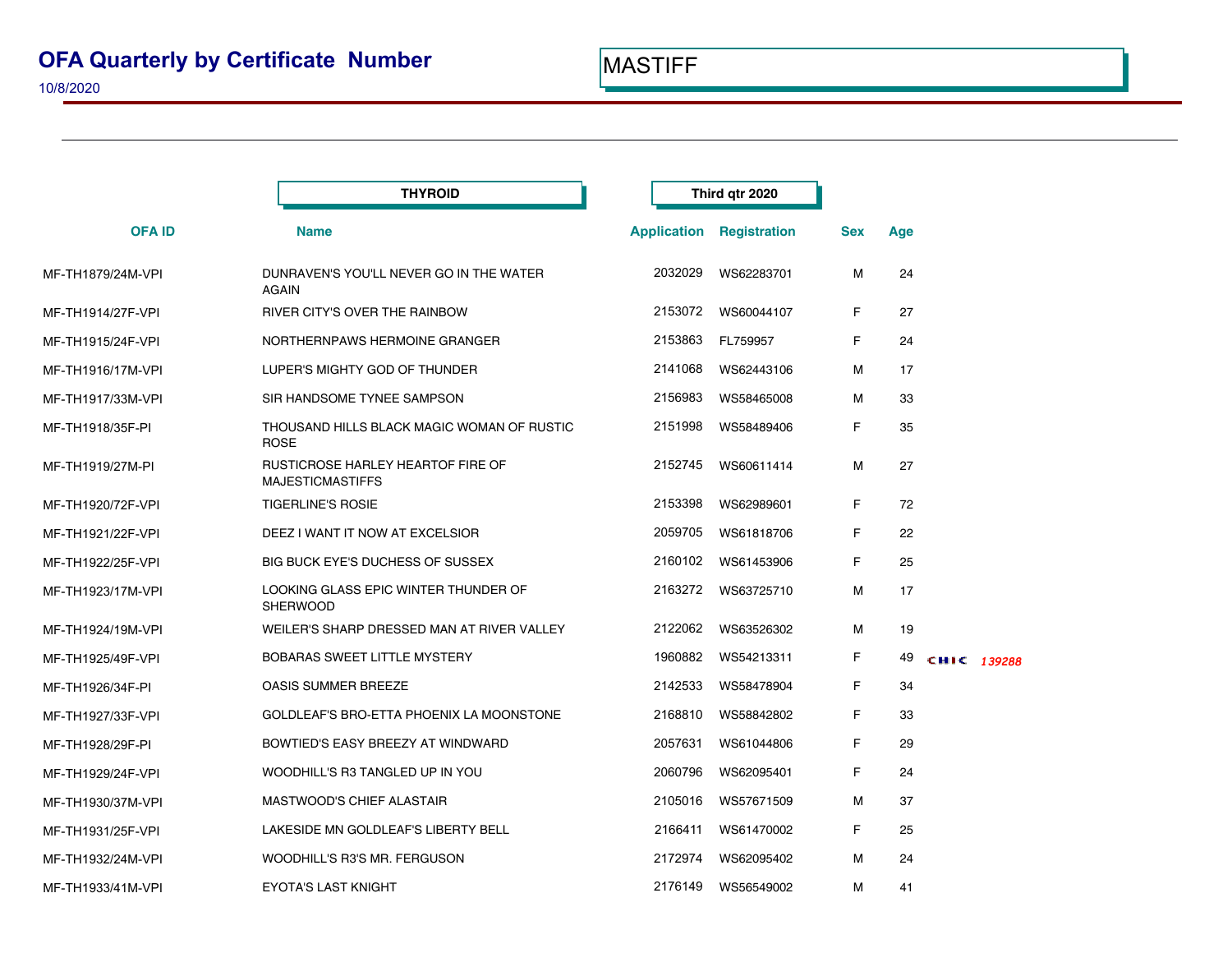|                       | Third qtr 2020                                                      |                    |                     |            |                |  |  |
|-----------------------|---------------------------------------------------------------------|--------------------|---------------------|------------|----------------|--|--|
| <b>OFAID</b>          | <b>Name</b>                                                         | <b>Application</b> | <b>Registration</b> | <b>Sex</b> | Age            |  |  |
| MF-TH1934/18M-VPI     | NORTHERNPAWS GROOTKNIGTERRANT                                       | 2173454            | GE803574            | м          | 18             |  |  |
| MF-TH1935/57M-VPI     | <b>WOODHILL'S PATRIOT</b>                                           | 2173782            | WS52089401          | M          | 57             |  |  |
|                       | <b>CYSTINURIA</b>                                                   |                    | Third qtr 2020      |            |                |  |  |
| <b>OFAID</b>          | <b>Name</b>                                                         | <b>Application</b> | <b>Registration</b> | <b>Sex</b> | Age            |  |  |
| MF-CY243/35F-PI       | <b>OASIS SUMMER BREEZE</b>                                          | 2142533            | WS58478904          | F          | 35             |  |  |
| MF-CY244/30F-PI       | <b>MAMA'S HEART OF A GYPSY</b>                                      | 2114145            | WS57145001          | F          | 30             |  |  |
| MF-CY245/42F-PI       | OASIS-OAKLANE GODDESS OF RAINBOWS                                   | 2000837            | WS56212802          | F          | 42             |  |  |
| MF-CY246/7F-PI        | LAKESIDE MN THIS IS HOW ROLO BUT I'M A<br><b>TOBLERONE</b>          | 2169016            | WS66821407          | F          | $\overline{7}$ |  |  |
| MF-CY247/57F-PI       | <b>GLACIERS UNDERESTIMATED BERRY OF MY EYE</b><br><b>BELLADONNA</b> | 1980465            | WS51602012          | F          | 57             |  |  |
| MF-CY248/13F-PI       | RIVER VALLEY'S HICKORY DICKORY DOCK                                 | 2174560            | WS65370303          | F          | 13             |  |  |
| MF-CY249/21M-PI       | BEOWULF'S PHILLY SPECIAL AT MIRAMONT                                | 2052175            | WS63269903          | м          | 21             |  |  |
| MF-CY250/20F-NOPI-CAR | <b>BEGA TIDBINBILLA WEBER</b>                                       | 2163717            | WS63851009          | F          | 20             |  |  |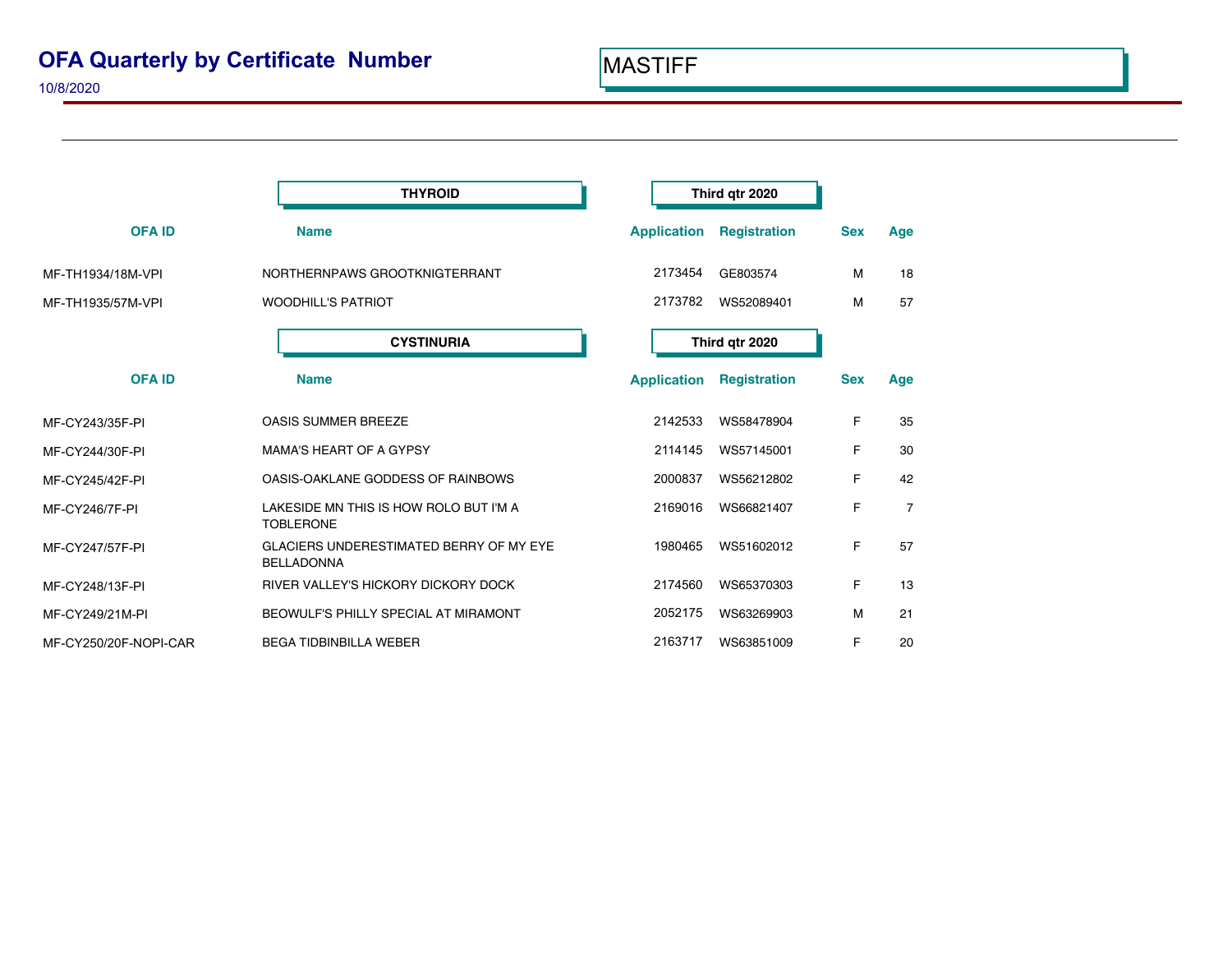|                    | <b>ADVANCED CARDIAC</b>                  |                    | Third qtr 2020      |            |     |             |  |
|--------------------|------------------------------------------|--------------------|---------------------|------------|-----|-------------|--|
| <b>OFAID</b>       | <b>Name</b>                              | <b>Application</b> | <b>Registration</b> | <b>Sex</b> | Age |             |  |
| MF-ACA146/24M-VPI  | JFARMS GENERAL BIG STUFF'S WINGMAN       | 2070102            | WS61567001          | м          | 24  |             |  |
| MF-ACA147/24F-VPI  | JFARMS QUEEN SHEBA                       | 2070104            | WS61567003          | F          | 24  |             |  |
| MF-ACA148/24F-VPI  | JFARMS EMPRESS NOVA                      | 2070105            | WS61567008          | F          | 24  |             |  |
| MF-ACA149/30M-VPI  | JFARMS LORD SAMPSON                      | 2092474            | WS60198101          | M          | 30  |             |  |
| MF-ACA150/18F-VPI  | <b>BEGA TIDBINBILLA WEBER</b>            | 2163717            | WS63851009          | F          | 18  |             |  |
| MF-ACA151/20M-NOPI | <b>MCMAHON'S ZEUS</b>                    | 2155429            | WS62880202          | M          | 20  |             |  |
| MF-ACA152/29F-VPI  | TRUE STORY'S AMBER WAVES OF GRAIN        | 2135509            | WS60669201          | F          | 29  |             |  |
| MF-ACA153/31M-VPI  | TONKA OF NORTHWEST MASTIFFS              | 2175725            | WS58391105          | M          | 31  |             |  |
| MF-ACA154/29F-VPI  | MI AMORE'S NATIONAL TREASURE             | 2097530            | WS57099802          | F          | 29  | CHIC 152089 |  |
|                    | <b>BASIC CARDIAC</b>                     |                    | Third qtr 2020      |            |     |             |  |
| <b>OFAID</b>       | <b>Name</b>                              | <b>Application</b> | <b>Registration</b> | <b>Sex</b> | Age |             |  |
| MF-BCA1/24F/P-VPI  | WOODHILL'S R3 TANGLED UP IN YOU          | 2060796            | WS62095401          | F          | 24  |             |  |
| MF-BCA2/57M/P-VPI  | <b>WOODHILL'S PATRIOT</b>                | 2173782            | WS52089401          | M          | 57  |             |  |
| MF-BCA3/45M/P-VPI  | TEOC'S CATCH ME A MOOSE BY THE HORNS     | 2174160            | WS55501901          | M          | 45  |             |  |
| MF-BCA4/24M/P-VPI  | WOODHILL'S R3'S MR. FERGUSON             | 2172974            | WS62095402          | м          | 24  |             |  |
| MF-BCA5/14F/P-VPI  | SPANISH PEAKS MASTIFF LADY WHISTLER      | 2174397            | WS65285601          | F          | 14  |             |  |
| MF-BCA6/24F/P-VPI  | HICKORY CREEK'S DARK HUNTER DEMON SIMI   | 2114793            | WS62163701          | F          | 24  |             |  |
| MF-BCA7/30F/P-VPI  | RUBY SOLANGE CADEAUX SILVERBRAND         | 2165403            | WS60217107          | F          | 30  |             |  |
| MF-BCA8/65F/P-VPI  | SELENE'S WARRIOR PRINCESS OF SILVERCREST | 2177002            | WS49928003          | F          | 65  |             |  |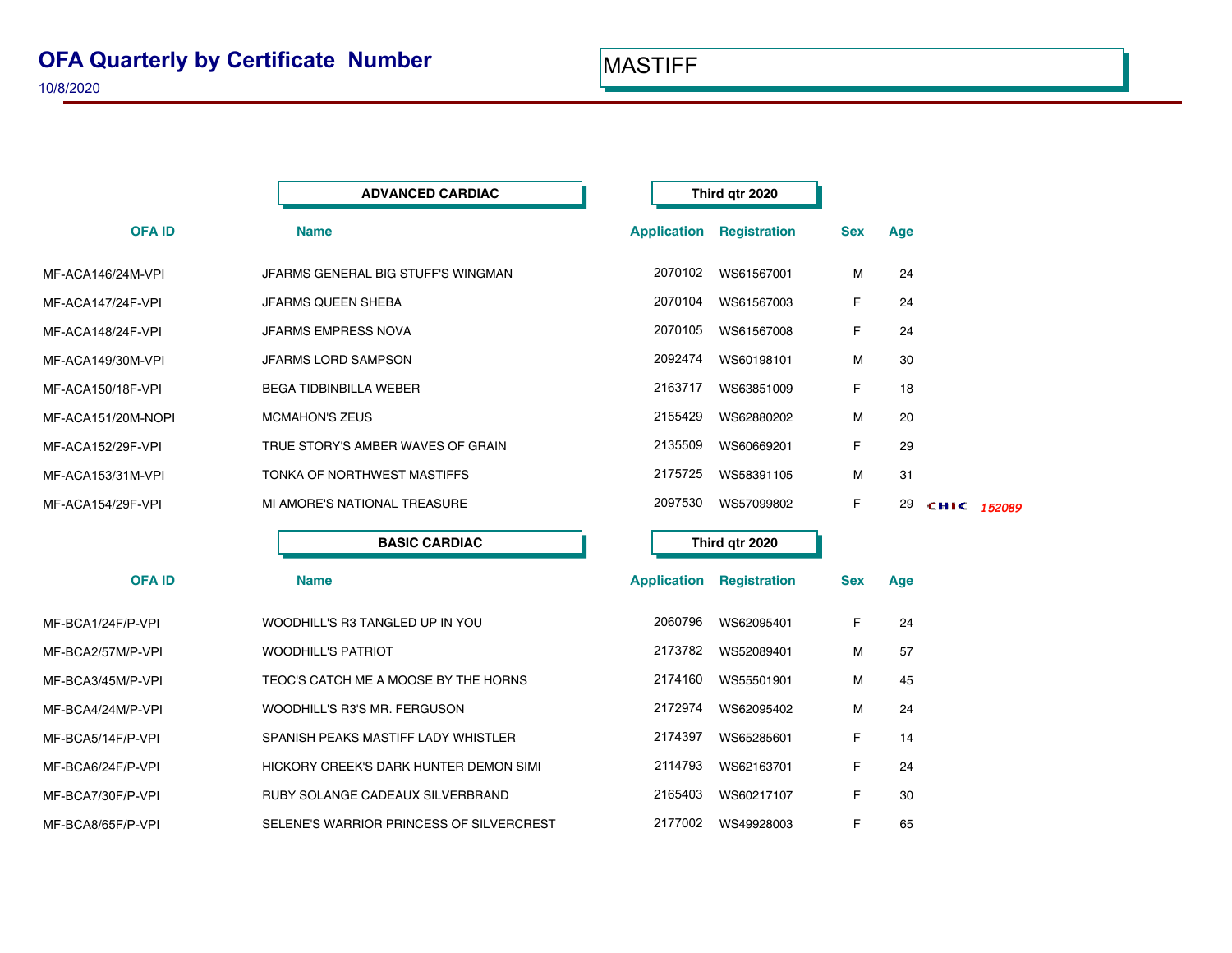|        |                             | <b>CANINE HEALTH</b>                 |                    | Third qtr 2020      |            |     |             |  |
|--------|-----------------------------|--------------------------------------|--------------------|---------------------|------------|-----|-------------|--|
|        | <b>OFAID</b><br><b>Name</b> |                                      | <b>Application</b> | <b>Registration</b> | <b>Sex</b> | Age |             |  |
| 138882 |                             | DAHL'S WEEKEND WARRIOR               | 2014696            | WS55883306          | M          |     | CHIC 138882 |  |
| 139288 |                             | BOBARAS SWEET LITTLE MYSTERY         | 1960882            | WS54213311          | F          |     | CHIC 139288 |  |
| 149996 |                             | R3 MIGHTY YOUNG GUN                  | 2000269            | WS61140601          | M          |     | CHIC 149996 |  |
| 149997 |                             | R3 CABEZON ONE MORE RIDE             | 2031280            | WS61014002          | M          |     | CHIC 149997 |  |
| 150199 | <b>MACGREGOR BPR</b>        | HEAVENS MOUNTAIN ROB ROY 'BIG MAC'   | 2084351            | WS55601903          | M          |     | CHIC 150199 |  |
| 150493 |                             | FOX CREEK LADY PIPER OF BPH          | 2091948            | WS58163106          | F          |     | CHIC 150493 |  |
| 150710 |                             | HEIMANN-ARGENTINA CHLOE              | 2113100            | WS65920101          | F          |     | CHIC 150710 |  |
| 150897 |                             | TEOC'S ELLA BEAN OF LOVE             | 2161063            | WS59608408          | F          |     | CHIC 150897 |  |
| 151253 |                             | MTNVIEWS RINGSIDES SHES OUTA DA BLUE | 2158764            | WS61682403          | F          |     | CHIC 151253 |  |
| 151764 |                             | MOUNTAINVIEW'S I PUT A SPELL ON YOU  | 1731734            | WS45808804          | F          |     | CHIC 151764 |  |
| 152089 |                             | MI AMORE'S NATIONAL TREASURE         | 2097530            | WS57099802          | F          |     | CHIC 152089 |  |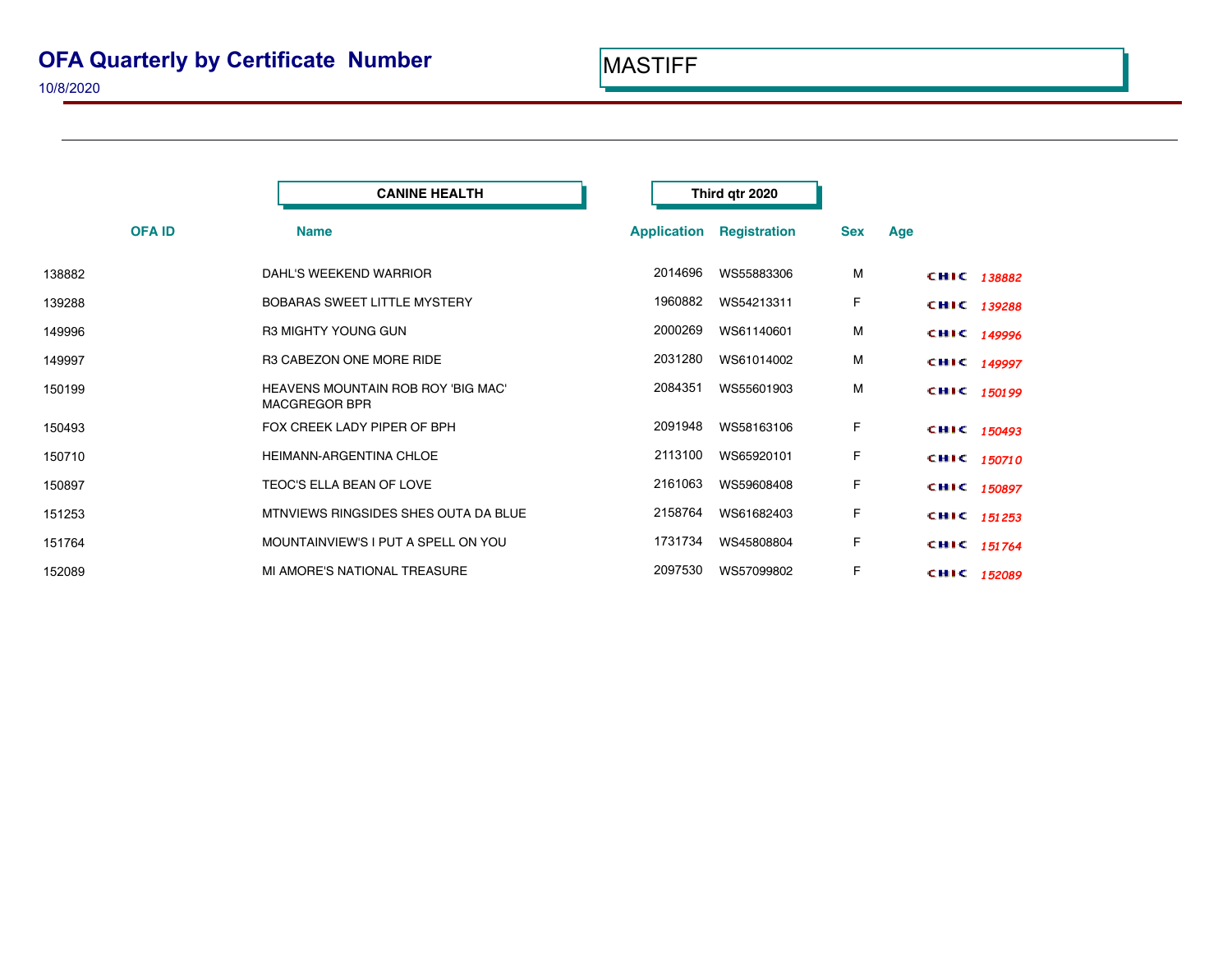| <b>CANINE MULTIFOCAL RETINOPATHY</b>     |  |                     |                                                                                                                                                                                                                                        |     |
|------------------------------------------|--|---------------------|----------------------------------------------------------------------------------------------------------------------------------------------------------------------------------------------------------------------------------------|-----|
| <b>Name</b>                              |  | <b>Registration</b> | <b>Sex</b>                                                                                                                                                                                                                             | Age |
| <b>BRITESTARS TEMPTING A SINNER</b>      |  | WS61485402          | F                                                                                                                                                                                                                                      | 24  |
| <b>BRITESTARS PHANTOM ASSASSIN</b>       |  | WS61485404          | м                                                                                                                                                                                                                                      | 24  |
| BRAZENHEAD AND BITTERSWEET CALL ME MAYBE |  | WS66314901          | м                                                                                                                                                                                                                                      | 9   |
| EAGLE CLAN'S LADY LUCK OF LAS VEGAS      |  | WS58478907          | F                                                                                                                                                                                                                                      | 34  |
| EAGLE CLAN'S VEGAS GOLDEN KNIGHT         |  | WS58478901          | М                                                                                                                                                                                                                                      | 34  |
| GOLDENFYRES BEWITCHED AND BEWILDERED     |  | WS61485408          | F                                                                                                                                                                                                                                      | 22  |
| <b>GOLDENFYRES DARK TERRITORY</b>        |  | WS61485401          | м                                                                                                                                                                                                                                      | 22  |
| <b>BRITESTAR'S HIDDEN TREASURE</b>       |  | WS67250102          | F                                                                                                                                                                                                                                      | 6   |
| <b>MAMA'S HEART OF A GYPSY</b>           |  | WS57145001          | F                                                                                                                                                                                                                                      | 29  |
| <b>MAMA'S CRAZY KA'RONA VYRESS</b>       |  | WS67708301          | F                                                                                                                                                                                                                                      | 3   |
| HAZELWOOD'S DESTINED TO SOAR             |  | HE3990133           | F                                                                                                                                                                                                                                      | 4   |
| LUPER'S THE CONQUEROR BY CEDAR HILL      |  | WS66757506          | м                                                                                                                                                                                                                                      | 8   |
| LUPER'S DON'T LET ME DOWN                |  | WS67445701          | F                                                                                                                                                                                                                                      | 6   |
| LUPER'S DON'T TAKE YOUR LOVE TO TOWN     |  | WS67445702          | F                                                                                                                                                                                                                                      | 6   |
| OASIS-OAKLANE GODDESS OF RAINBOWS        |  | WS56212802          | F                                                                                                                                                                                                                                      | 43  |
| RIVER VALLEY'S HICKORY DICKORY DOCK      |  | WS65370303          | F                                                                                                                                                                                                                                      | 12  |
| <b>DENTITION DATABASE</b>                |  |                     |                                                                                                                                                                                                                                        |     |
|                                          |  |                     | Third qtr 2020<br><b>Application</b><br>2156236<br>2156241<br>2158013<br>2158406<br>2002193<br>2155656<br>2155657<br>2158778<br>2114145<br>2160561<br>2162348<br>2167838<br>2167848<br>2167852<br>2000837<br>2174560<br>Third qtr 2020 |     |

| <b>OFA ID</b>   | <b>Name</b>                                             | <b>Application</b> | <b>Registration</b> | <b>Sex</b> | Age |
|-----------------|---------------------------------------------------------|--------------------|---------------------|------------|-----|
| MF-DE16/19M-VPI | NOTTINGHILL FIRES BURN 'N CAULDRON BUBBLE               | 2101542            | WS63991601          | м          | 19  |
| MF-DE17/19M-VPI | LOOKING GLASS EPIC WINTER THUNDER OF<br><b>SHERWOOD</b> | 2163272            | WS63725710          | м          | 19  |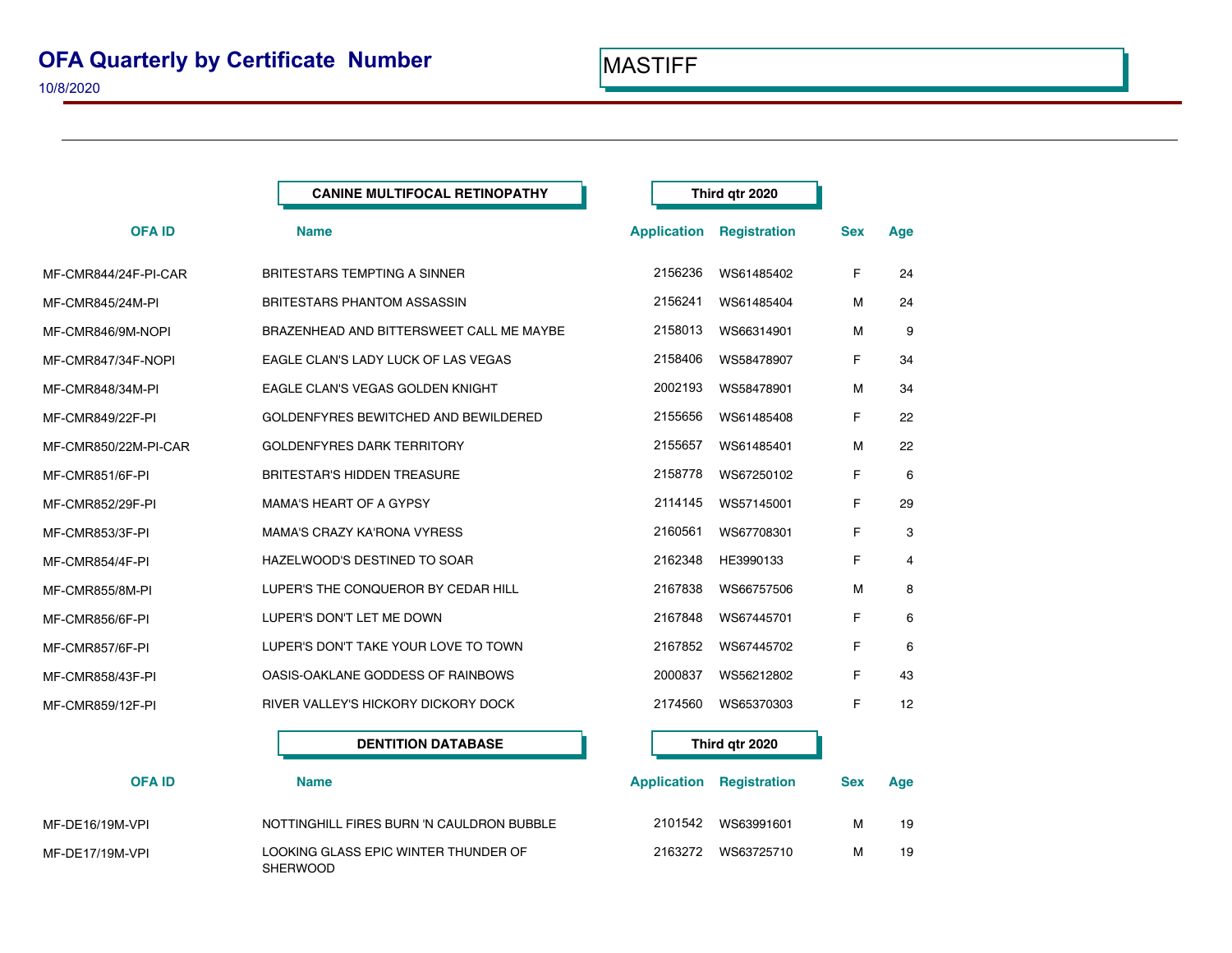|                     | <b>DEGENERATIVE MYELOPATHY</b>              |                    | Third qtr 2020      |            |              |             |  |
|---------------------|---------------------------------------------|--------------------|---------------------|------------|--------------|-------------|--|
| <b>OFA ID</b>       | <b>Name</b>                                 | <b>Application</b> | <b>Registration</b> | <b>Sex</b> | Age          |             |  |
| MF-DM544/24F-PI     | <b>BRITESTARS TEMPTING A SINNER</b>         | 2156236            | WS61485402          | F          | 24           |             |  |
| MF-DM545/24M-PI     | BRITESTARS PHANTOM ASSASSIN                 | 2156241            | WS61485404          | М          | 24           |             |  |
| MF-DM546/58F-PI     | BITTERSWEET'S DIAMOND IN THE ROCKZ          | 1728526            | WS45040710          | F          | 58           |             |  |
| MF-DM547/23F-PI     | BITTERSWEET'S PEARLS ARE ALWAYS APPROPRIATE | 1969072            | WS54527101          | F          | 23           |             |  |
| MF-DM548/9M-NOPI    | BRAZENHEAD AND BITTERSWEET CALL ME MAYBE    | 2158013            | WS66314901          | м          | 9            |             |  |
| MF-DM549/85M-NOPI   | <b>GUIDO JACKSON</b>                        | 2152363            | NOREG-1963462       | м          | 85           |             |  |
| MF-DM550/42F-PI     | DAHL'S TAKE THE MONEY AND RUN               | 1988354            | WS55883301          | F.         | 42           |             |  |
| MF-DM551/42M-PI     | DAHL'S WEEKEND WARRIOR                      | 2014696            | WS55883306          | М          | 42           | CHIC 138882 |  |
| MF-DM552/22F-PI     | GOLDENFYRES BEWITCHED AND BEWILDERED        | 2155656            | WS61485408          | F.         | 22           |             |  |
| MF-DM553/22M-PI     | <b>GOLDENFYRES DARK TERRITORY</b>           | 2155657            | WS61485401          | м          | 22           |             |  |
| MF-DM554/6F-PI      | <b>BRITESTAR'S HIDDEN TREASURE</b>          | 2158778            | WS67250102          | F          | 6            |             |  |
| MF-DM555/29F-PI     | <b>MAMA'S HEART OF A GYPSY</b>              | 2114145            | WS57145001          | F          | 29           |             |  |
| MF-DM556/3F-PI      | <b>MAMA'S CRAZY KA'RONA VYRESS</b>          | 2160561            | WS67708301          | F          | 3            |             |  |
| MF-DM557/4F-PI      | HAZELWOOD'S DESTINED TO SOAR                | 2162348            | HE3990133           | F          | 4            |             |  |
| MF-DM558/2F-PI      | STEELHEART'S KIND OF MAGIC OF LAKESIDE MN   | 2163772            | WS66821402          | F          | $\mathbf{2}$ |             |  |
| MF-DM559/8M-PI      | LUPER'S THE CONQUEROR BY CEDAR HILL         | 2167838            | WS66757506          | М          | 8            |             |  |
| MF-DM560/6F-PI      | LUPER'S DON'T LET ME DOWN                   | 2167848            | WS67445701          | F          | 6            |             |  |
| MF-DM561/6F-PI      | LUPER'S DON'T TAKE YOUR LOVE TO TOWN        | 2167852            | WS67445702          | F          | 6            |             |  |
| MF-DM562/12F-PI-CAR | RIVER VALLEY'S HICKORY DICKORY DOCK         | 2174560            | WS65370303          | F.         | 12           |             |  |
| MF-DM563/20F-NOPI   | <b>BEGA TIDBINBILLA WEBER</b>               | 2163717            | WS63851009          | F          | 20           |             |  |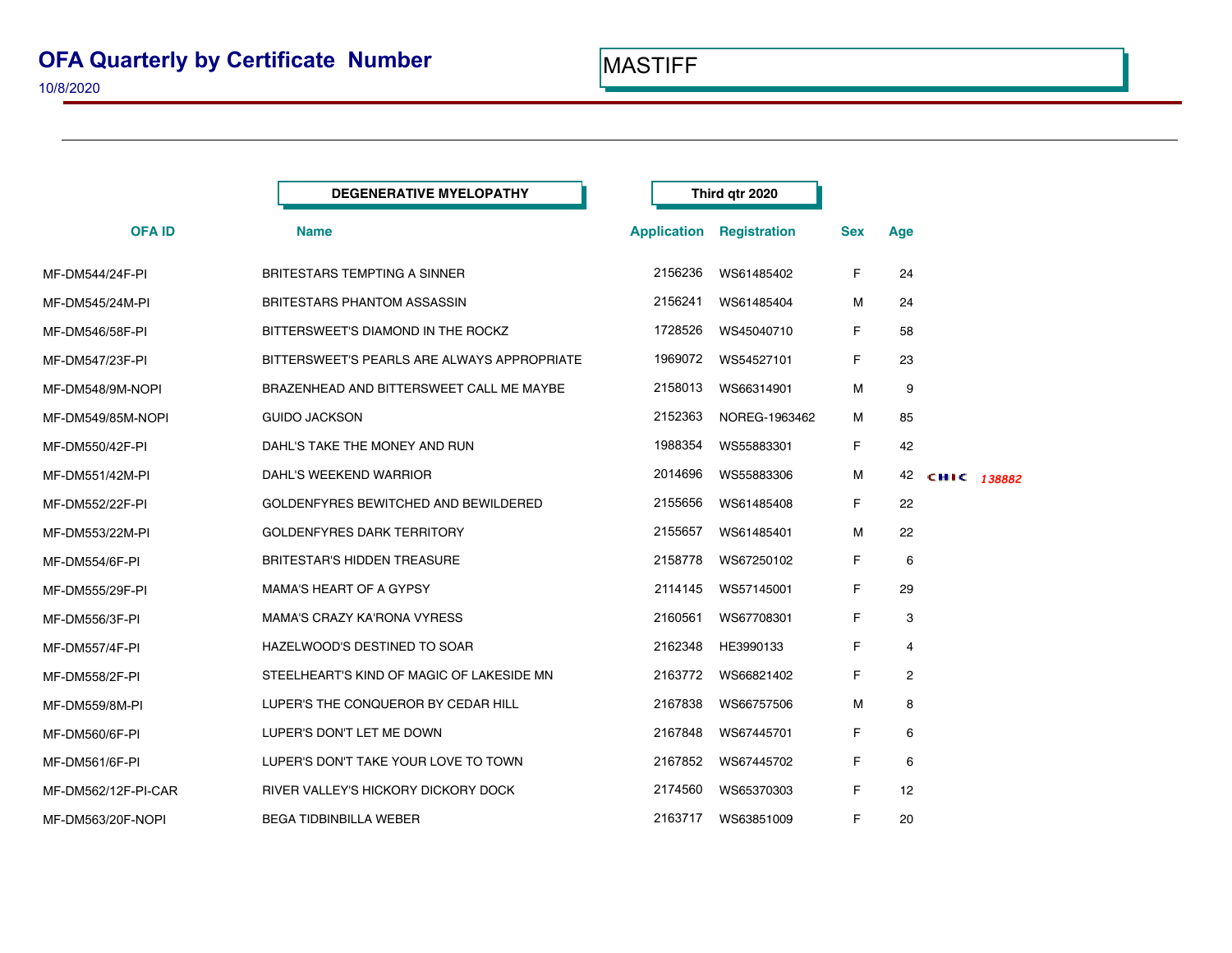|                    | <b>EYES</b>                                                |                    | Third qtr 2020                  |            |     |                |  |
|--------------------|------------------------------------------------------------|--------------------|---------------------------------|------------|-----|----------------|--|
| <b>OFAID</b>       | <b>Name</b>                                                | <b>Application</b> | <b>Registration</b>             | <b>Sex</b> | Age |                |  |
| MF-EYE316/82F-VPI  | MOUNTAINVIEW'S I PUT A SPELL ON YOU                        | 1731734            | WS45808804                      | F          |     | 82 СНІС 151764 |  |
| MF-EYE654/26M-VPI  | R3 CABEZON ONE MORE RIDE                                   | 2031280            | WS61014002                      | M          | 26  | CHIC 149997    |  |
| MF-EYE661/25M-VPI  | <b>R3 MIGHTY YOUNG GUN</b>                                 | 2000269            | WS61140601                      | М          | 25  | CHIC 149996    |  |
| MF-EYE683/31M-VPI  | FIDONACCI GATEHOUSE MAGIC BUS                              | 2055756            | WS59643801                      | M          | 31  |                |  |
| MF-EYE729/29F-VPI  | HEIMANN-ARGENTINA CHLOE                                    | 2113100            | WS65920101                      | F          | 29  | CHIC 150710    |  |
| MF-EYE749/34M-VPI  | HEAVENS MOUNTAIN ROB ROY 'BIG MAC'<br><b>MACGREGOR BPR</b> | 2084351            | WS55601903                      | М          | 34  | CHIC 150199    |  |
| MF-EYE750/25F-VPI  | FOX CREEK LADY PIPER OF BPH                                | 2091948            | WS58163106                      | F          | 25  | CHIC 150493    |  |
| MF-EYE751/24F-VPI  | TEOC'S ELLA BEAN OF LOVE                                   | 2161063            | WS59608408                      | F          | 24  | CHIC 150897    |  |
| MF-EYE752/32F-NOPI | <b>WILLOW XII</b>                                          | 2153939            | WS59398801                      | F          | 32  |                |  |
| MF-EYE753/20M-NOPI | <b>MCMAHON'S ZEUS</b>                                      | 2155429            | WS62880202                      | M          | 20  |                |  |
| MF-EYE754/39F-NOPI | <b>MIA XVI</b>                                             | 2157703            | WS57066501                      | F          | 39  |                |  |
| MF-EYE755/25F-VPI  | MTNVIEWS RINGSIDES SHES OUTA DA BLUE                       | 2158764            | WS61682403                      | F          | 25  | CHIC 151253    |  |
| MF-EYE756/29F-VPI  | MI AMORE'S NATIONAL TREASURE                               | 2097530            | WS57099802                      | F          | 29  | CHIC 152089    |  |
|                    | <b>HYPERURICOSURIA</b>                                     |                    | Third qtr 2020                  |            |     |                |  |
| <b>OFAID</b>       | <b>Name</b>                                                |                    | <b>Application Registration</b> | <b>Sex</b> | Age |                |  |
| MF-HU32/4F-PI      | HAZELWOOD'S DESTINED TO SOAR                               | 2162348            | HE3990133                       | F          | 4   |                |  |